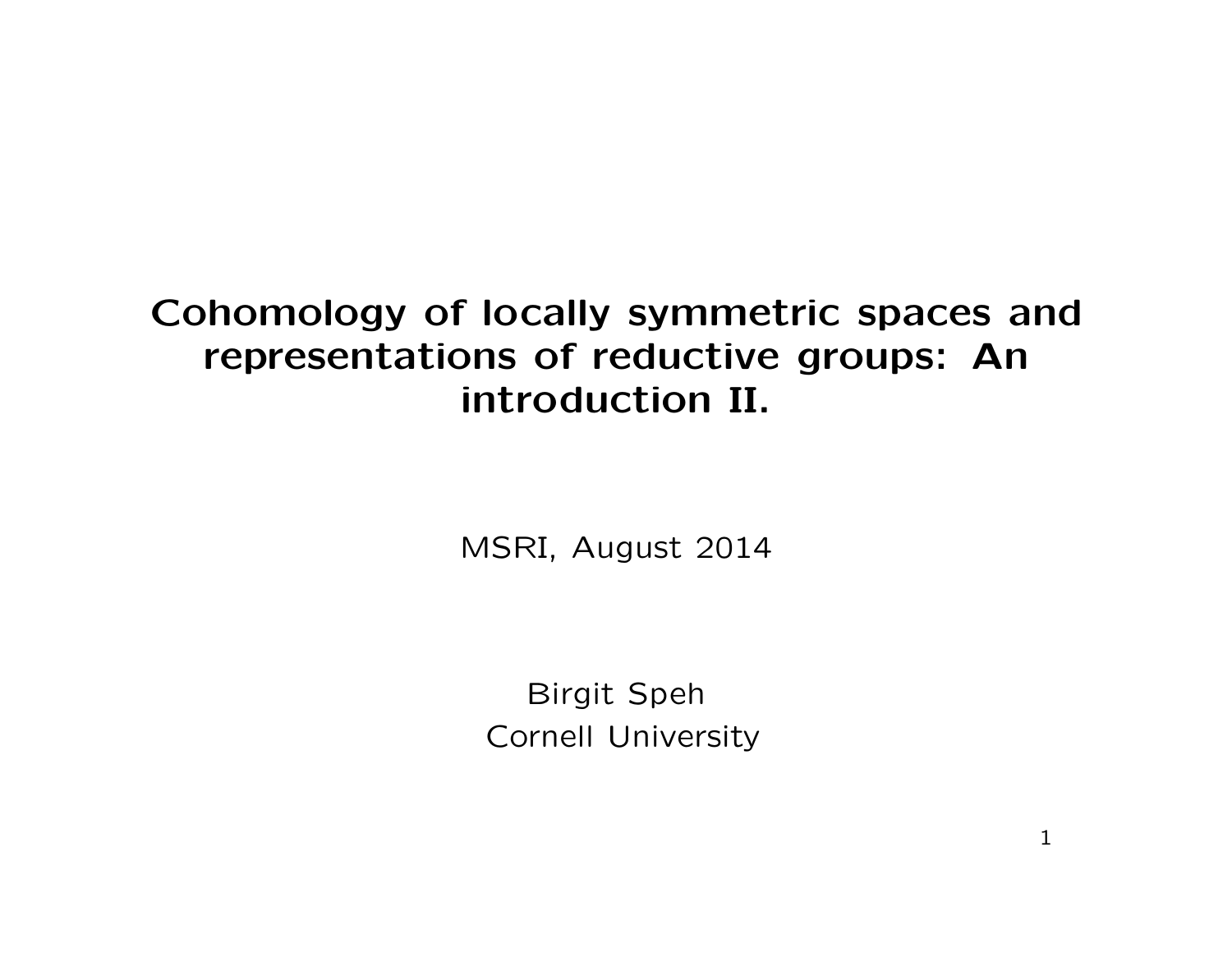## Bibliography

Reference for this lecture:

G. Harder, On the cohomology of discrete arithmetically defined groups,

J. Schwermer, Kohomologie arithmetisch definierter Gruppen und Eisensteinreihen, SLN 988

B. Speh, Cohomology of discrete groups and representation theory.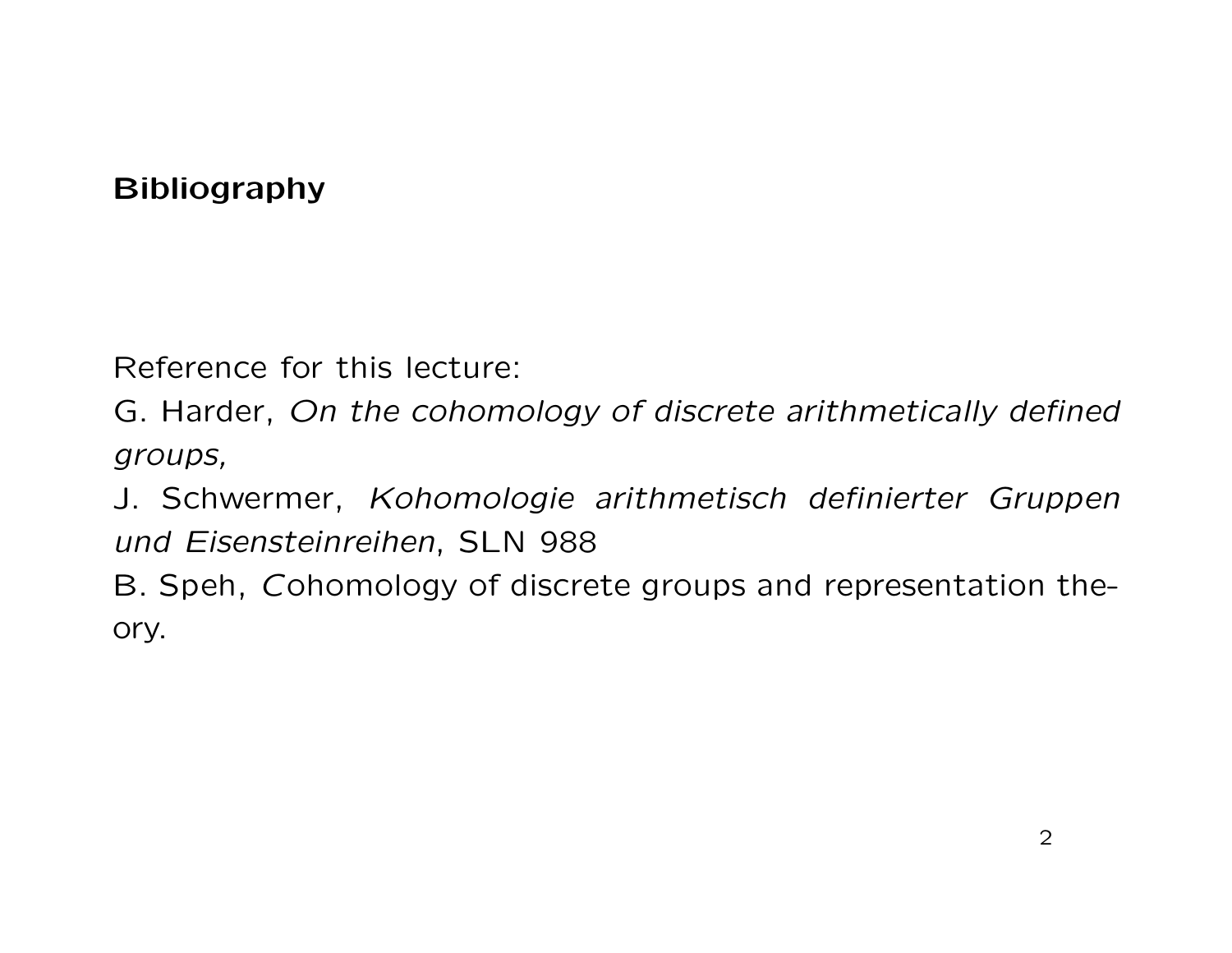#### Goal for this lecture:

a.) Discuss the difference between the cohomology of compact and noncompact symmetric spaces.

b.) Explain a construction some additional harmonic forms representing nontrivial classes in  $H^*(\Gamma \mathfrak{s} X)$  for noncompact locally symmetric spaces related to "cusps"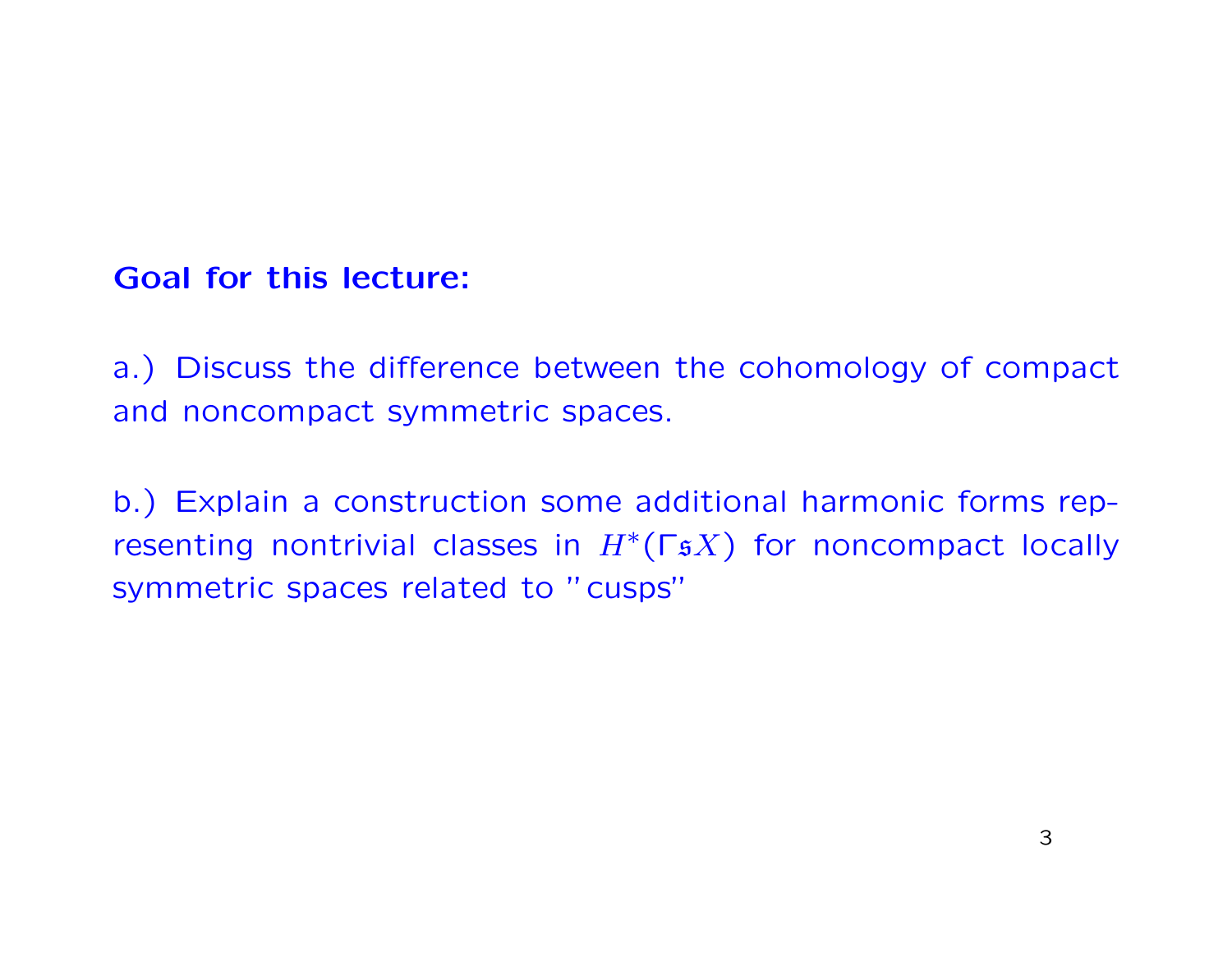We assume that G is an connected algebraic group defined over  $\mathbb Q$  ,  $G = \mathbf{G}(\mathbb{R})$  its real points Γ is an arithmetic group

Recall

Theorem 1. Suppose that  $\Gamma \backslash G$  is compact.

 $H^*(\Gamma \backslash G) = \bigoplus_{\pi \in \widehat{G}} m(\Gamma, \pi) H^*(\mathfrak{g}, K, V_{\pi})$ 

The sum is finite.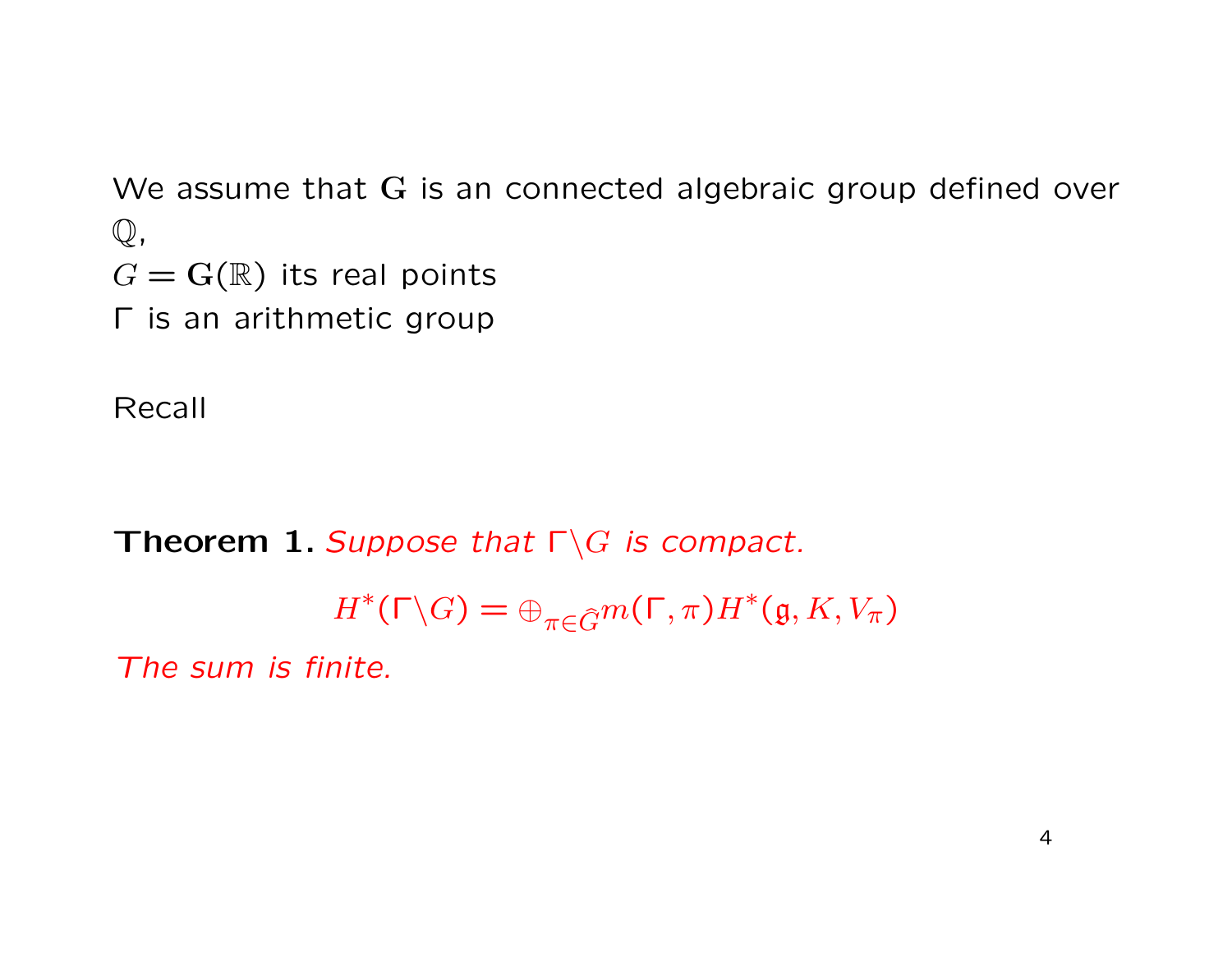Last time we saw that Representation theory (classification of irreducible unitary reps with nontrivial cohomology) implies vanishing theorems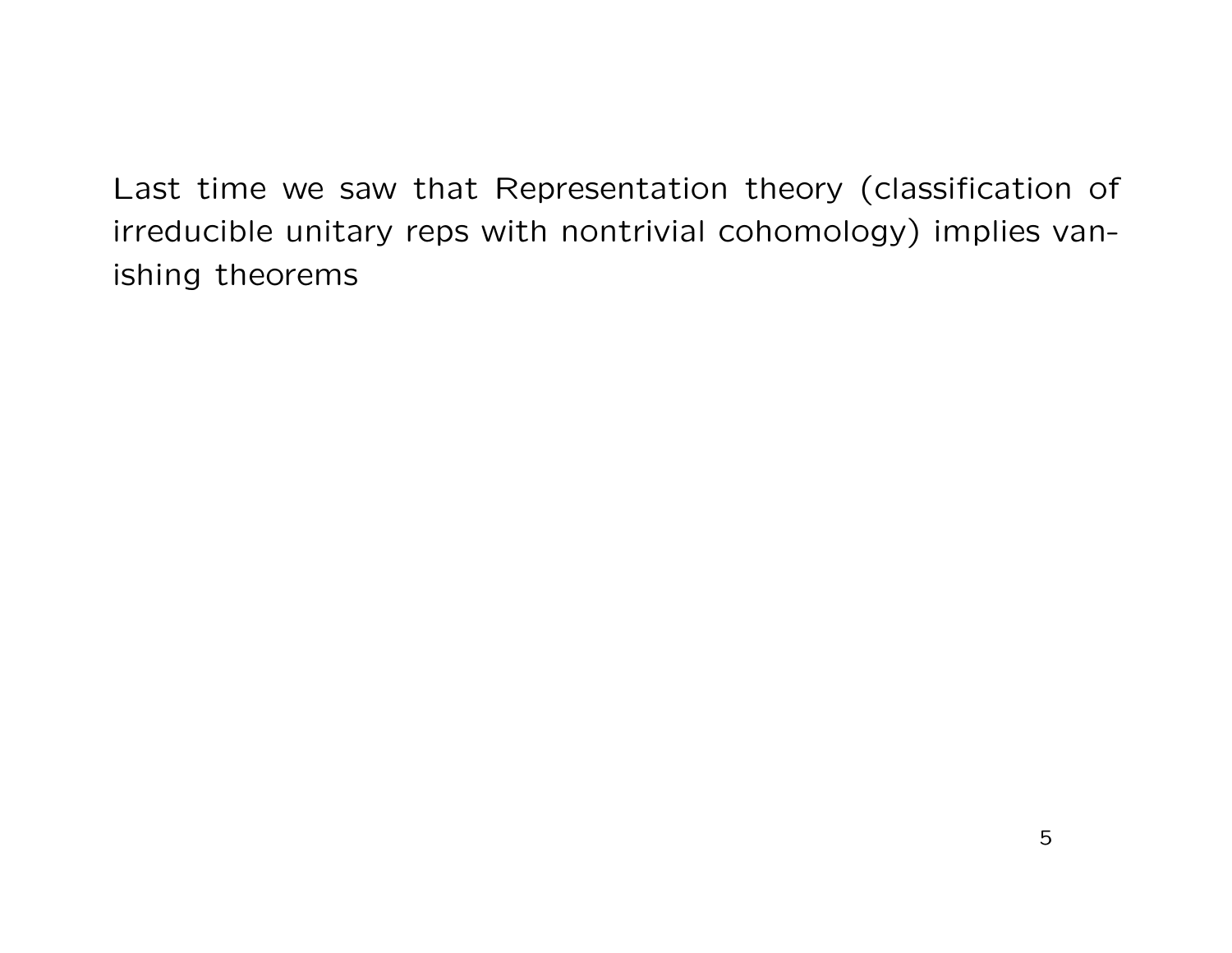Last time we saw that Representation theory (classification of irreducible unitary reps with nontrivial cohomology) implies vanishing theorems

The classification by Vogan Zuckerman can also be used for non vanishing theorem.

• If  $G = SU(p,q)$ ,  $SU^*(2n)$ ,  $Sp(n,\mathbb{R})$ ,  $Sp(p,q)$ ,  $So(p,q)$  and  $\Gamma$ an arithmetic cocompact group. A paper by J.S Li contains a list of representations  $\pi$  so that

Hom $_G(\pi, L^2(\Gamma \backslash G)) \neq 0$ .

and so we get nonvanishing in the corresponding degrees.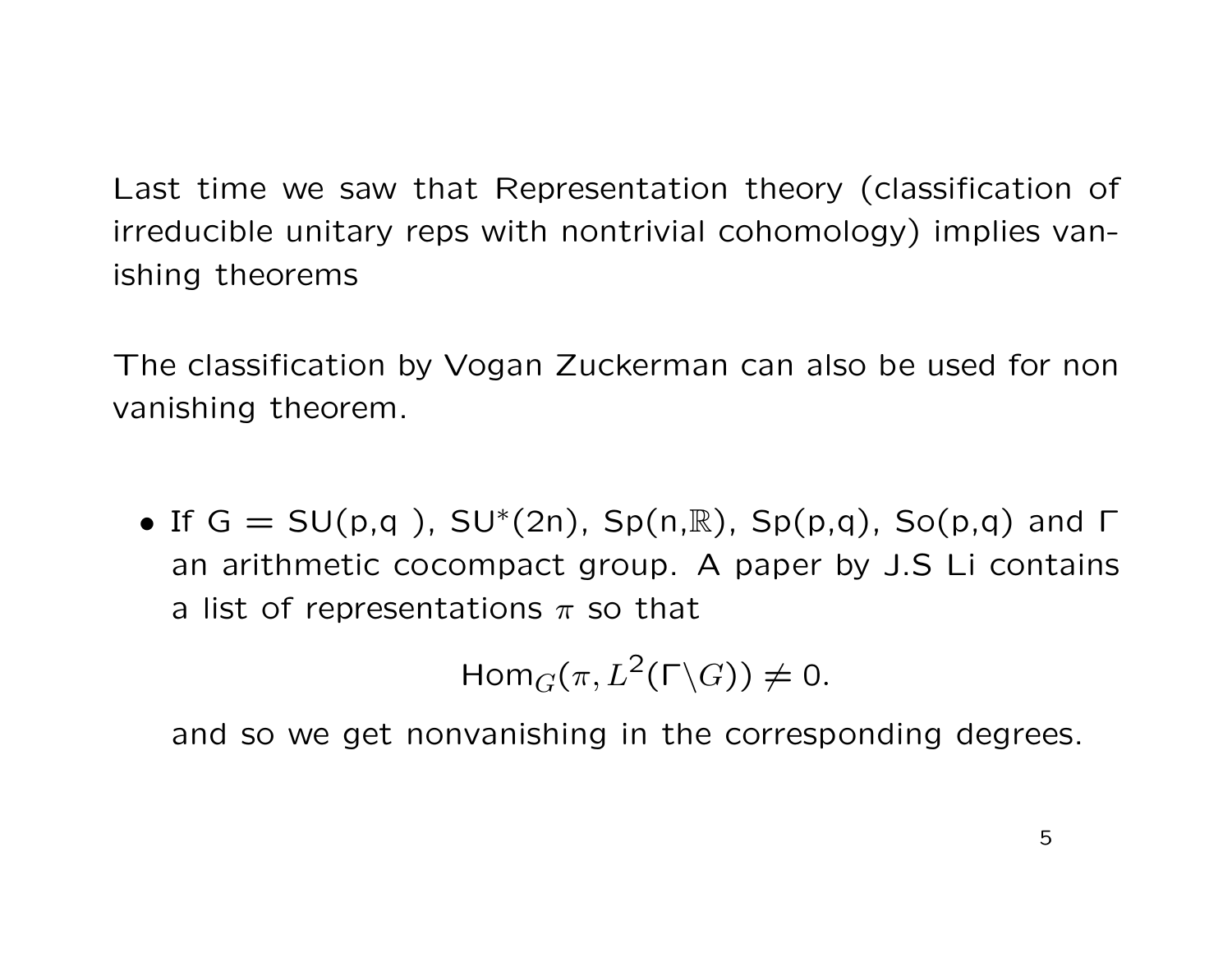On the other hand geometric results about Euler characteristics imply non vanishing theorems

• If  $G = Sp(2n, \mathbb{R}), SU(p, q, SO(2n, 2m)),$  then  $H^{i}(\Gamma \mathfrak{s} G)$  has nontrivial cohomology in the middle degree. (Clozel, Rohlfs-S, Savin)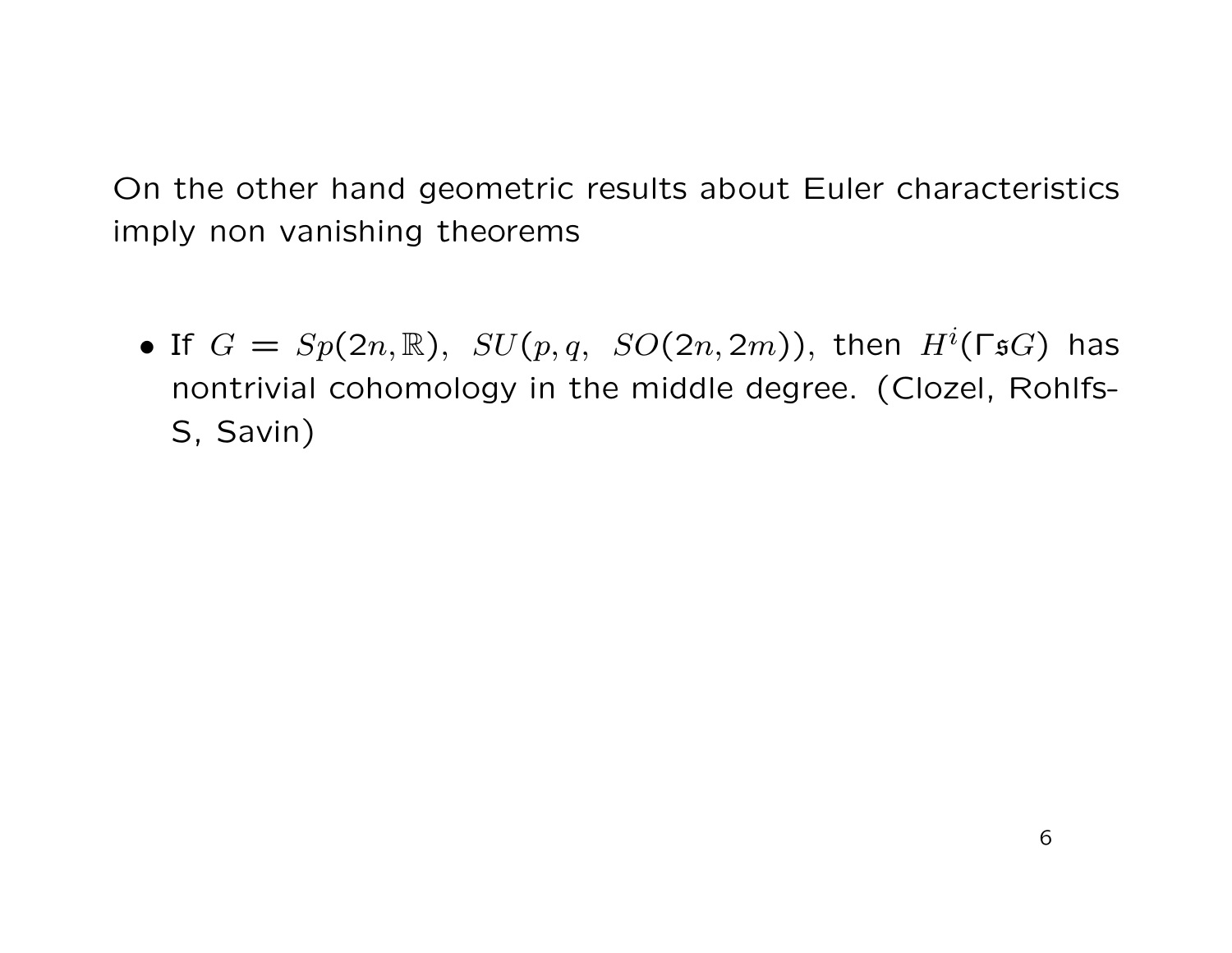Now suppose that  $G$  real points of an algebraic semisimple group, Γ is a congruence subgroup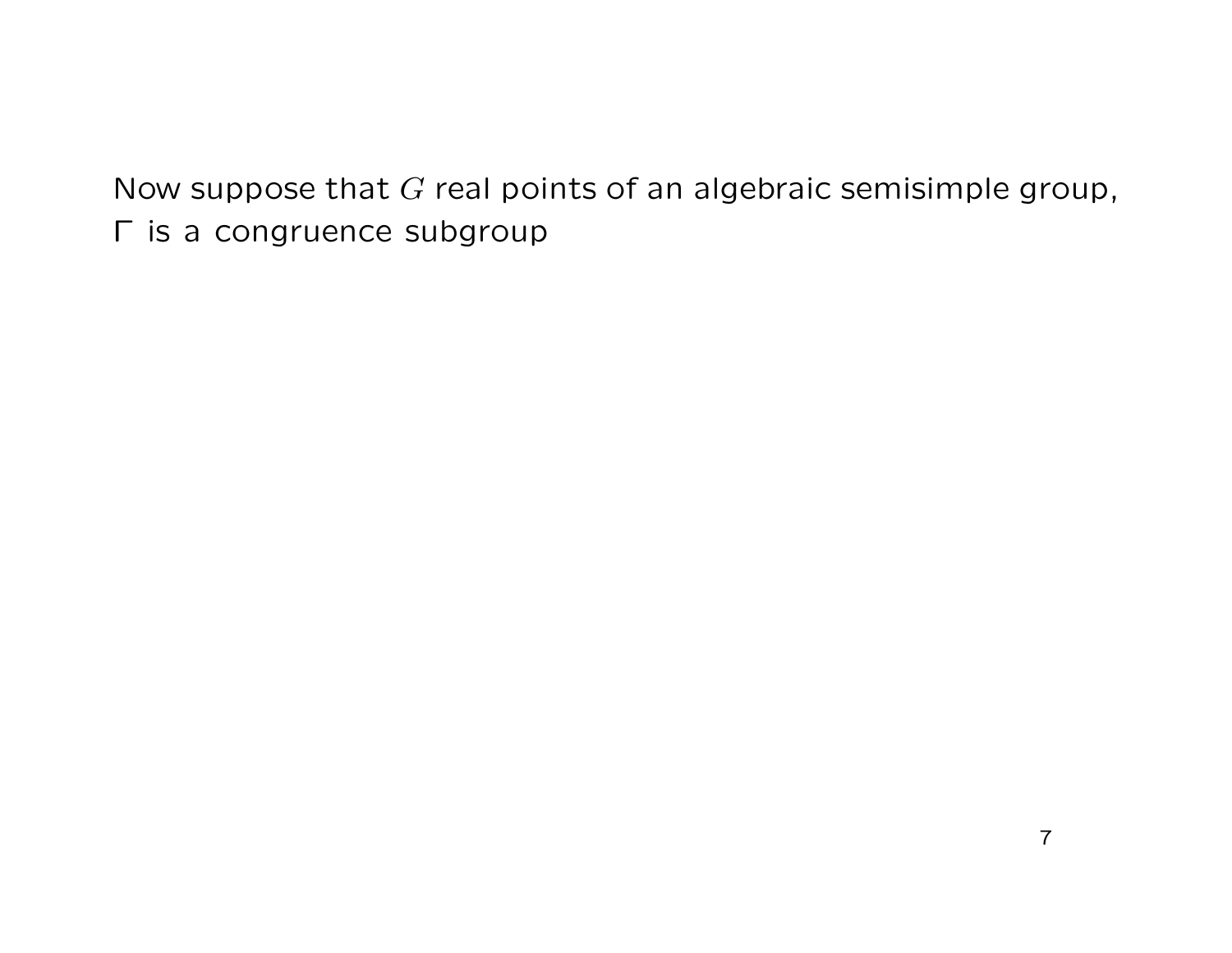Now suppose that  $G$  real points of an algebraic semisimple group, Γ is a congruence subgroup

As unitary representation of G

$$
L^2(\Gamma \backslash G) = \tilde{\oplus} m_{L^2}(\Gamma, \pi) V_{\pi} \oplus L^2_{con}(\Gamma \mathfrak{s} G)
$$

In our example:

 $G = Sl(2, \mathbb{R})$ ,  $\Gamma$  subgroup of  $Sl(2, \mathbb{Z})$ .  $\Gamma\backslash X$  has finite volume, but it is not compact. In analytic number theory it is proved that classical cusp form are in  $L^2(\Gamma \backslash G)$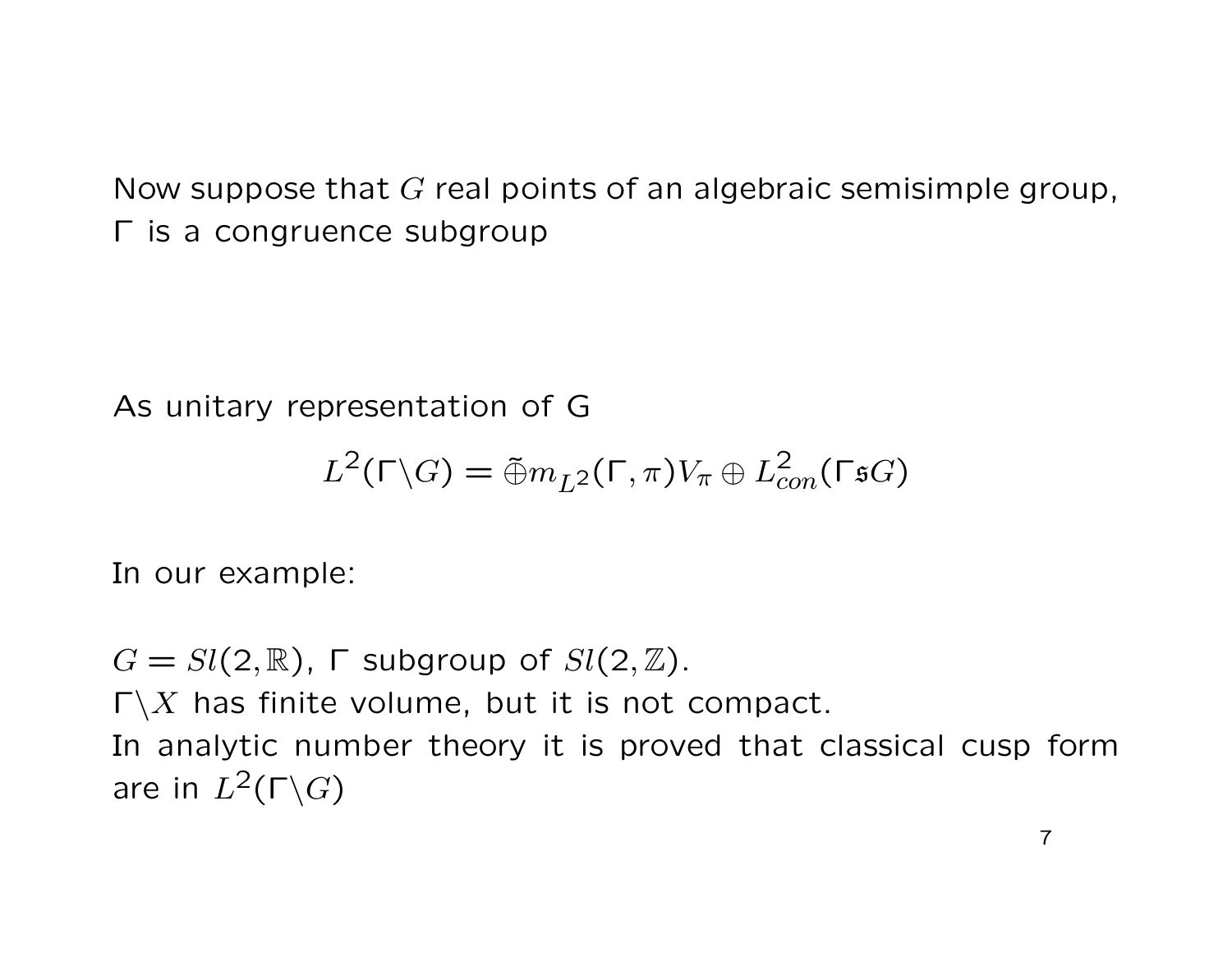We have a choice of cohomology theories. We can consider

- $H^*$  $L^2$ (Γ $\setminus$ X)  $L^2$ –cohomology
- $H_2^*(\Gamma \backslash X)$  cohomology represented by harmonic square integrable forms.
- $\bullet$   $H^*_{deRham}(\Gamma {\backslash} X)$

All give interesting information and results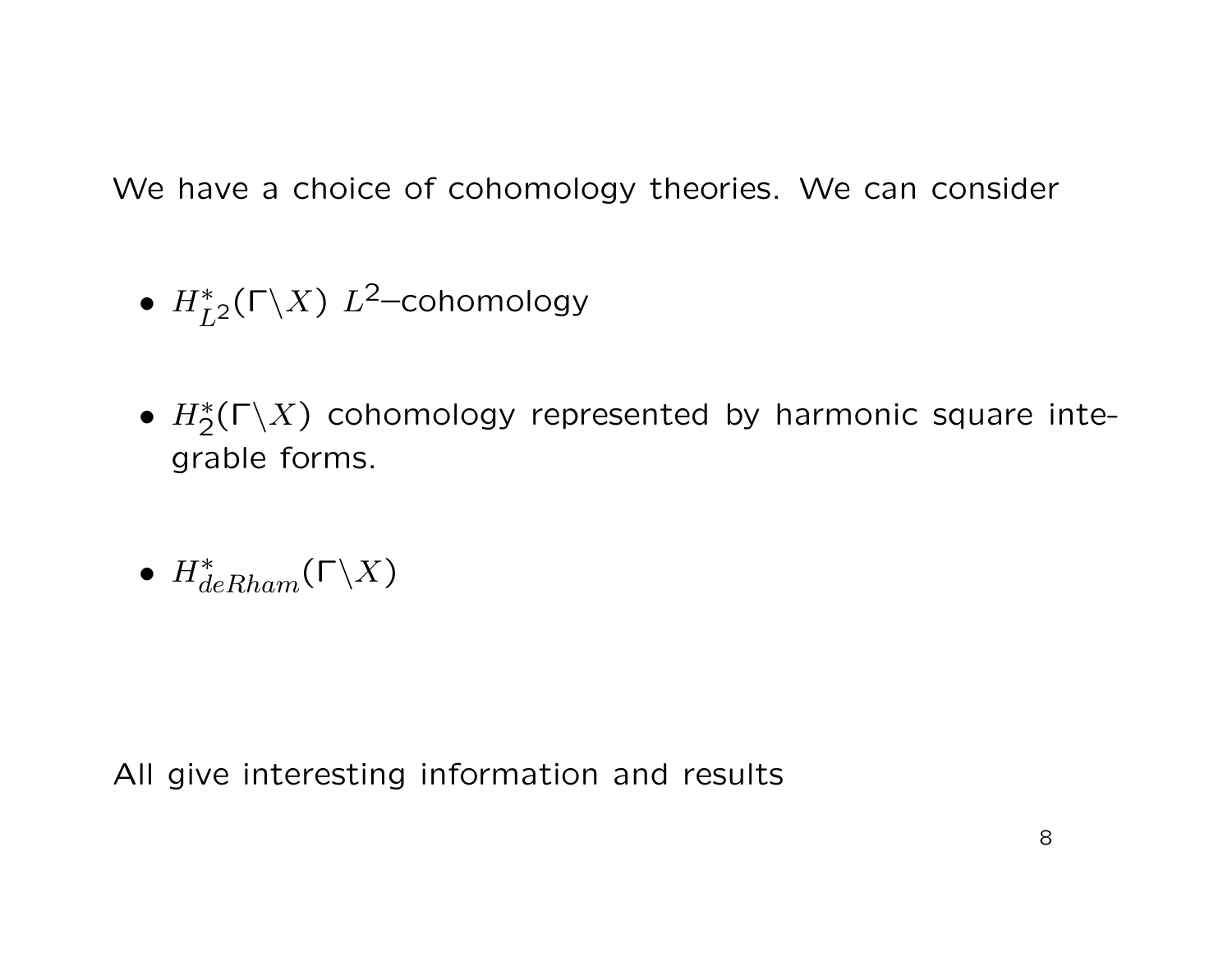Problem:  $H_{L^2}(\Gamma \backslash X)$  maybe infinite dimensional. But if not

Theorem 2.  $(Borel + \ldots)$ 

Suppose dim  $H_{L^2}(\Gamma \backslash X) < \infty$  then

$$
H_{L^2}(\Gamma \backslash X) = \bigoplus_{\pi \in \widehat{G}} m_{L^2}(\Gamma, \pi) H^*(\mathfrak{g}, K, \pi).
$$

The sum is finite (and may be restricted to those unitary representations  $\pi \in \widehat{G}$  with trivial infinitesimal character).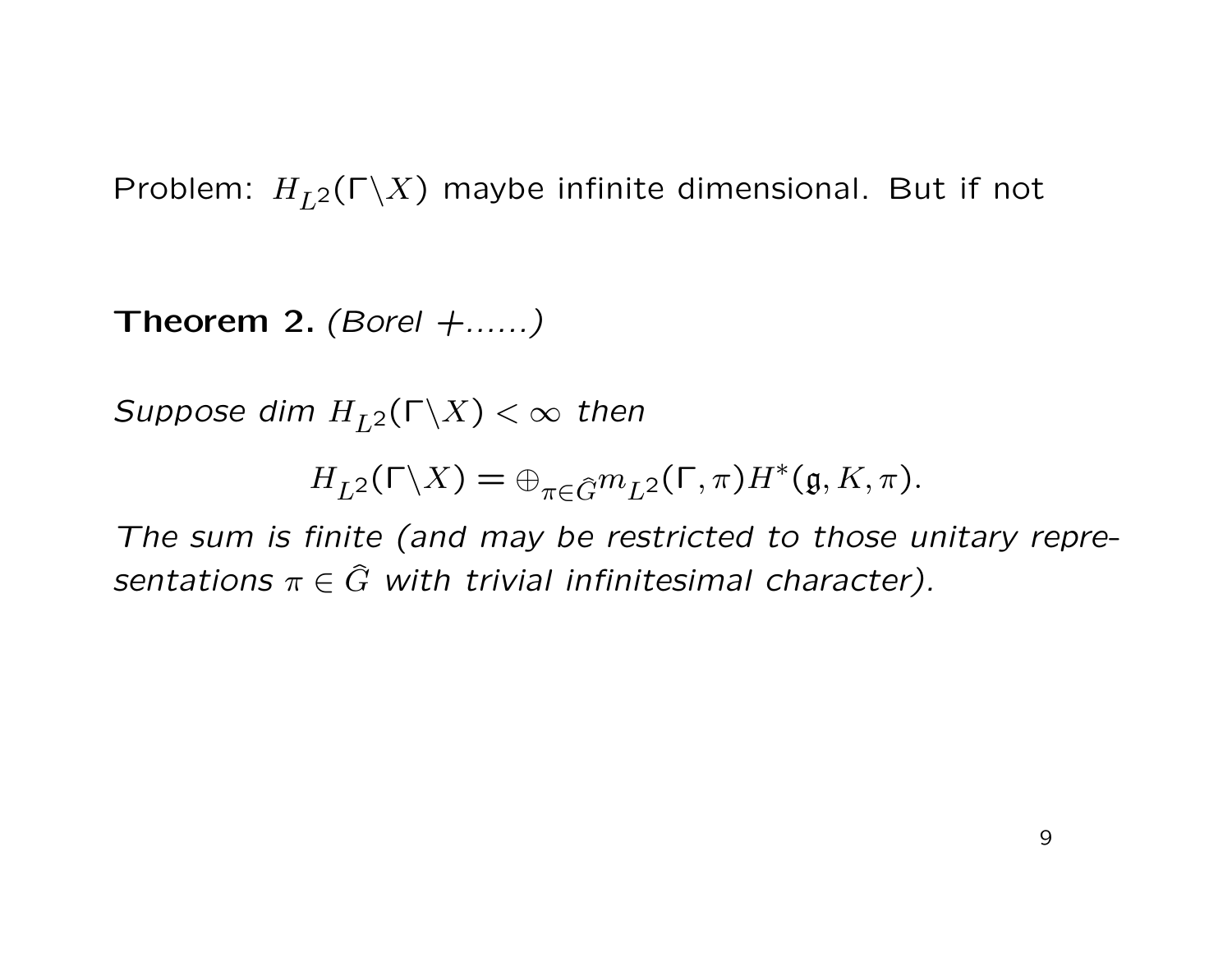Warning: There is map

$$
H_{L^2}^*(\Gamma \backslash X) \to H^*(\Gamma \backslash X)
$$

but this map is not injective. It is an open problem to determine the kernel.

It is also not surjective.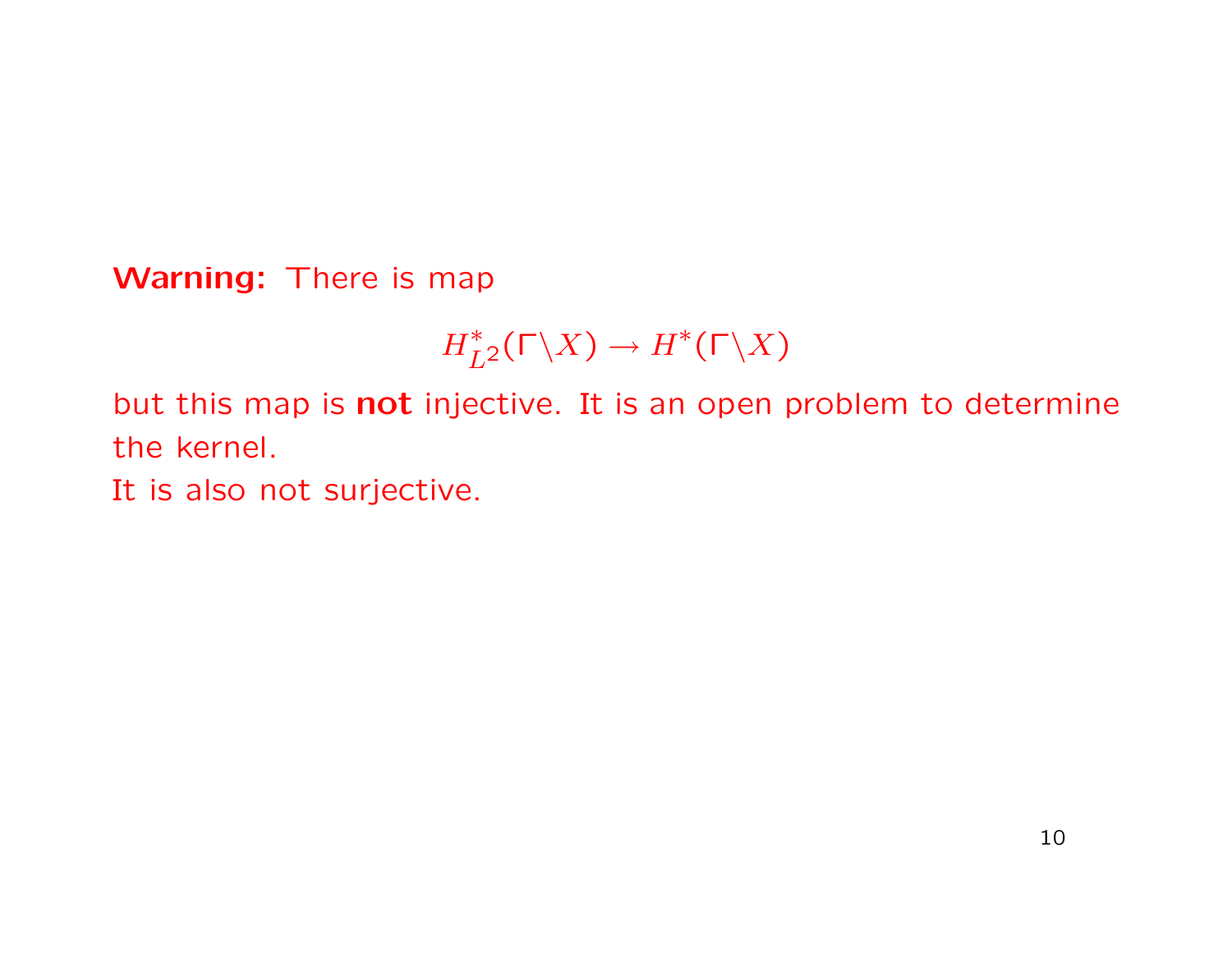Warning: There is map

$$
H_{L^2}^*(\Gamma \backslash X) \to H^*(\Gamma \backslash X)
$$

but this map is **not** injective. It is an open problem to determine the kernel.

It is also not surjective.

In our example:

The constant function is square integrable

Thus the trivial representation Id is a direct summand of  $L^2(\Gamma \backslash G)$  $H^2(\mathfrak{g}, K, Id) = \mathbb{C}$  since the volume form on  $G/K$  is right invariant under G.

But  $\Gamma \backslash X$  is not compact and hence  $H^2(\Gamma \backslash X) = 0$ .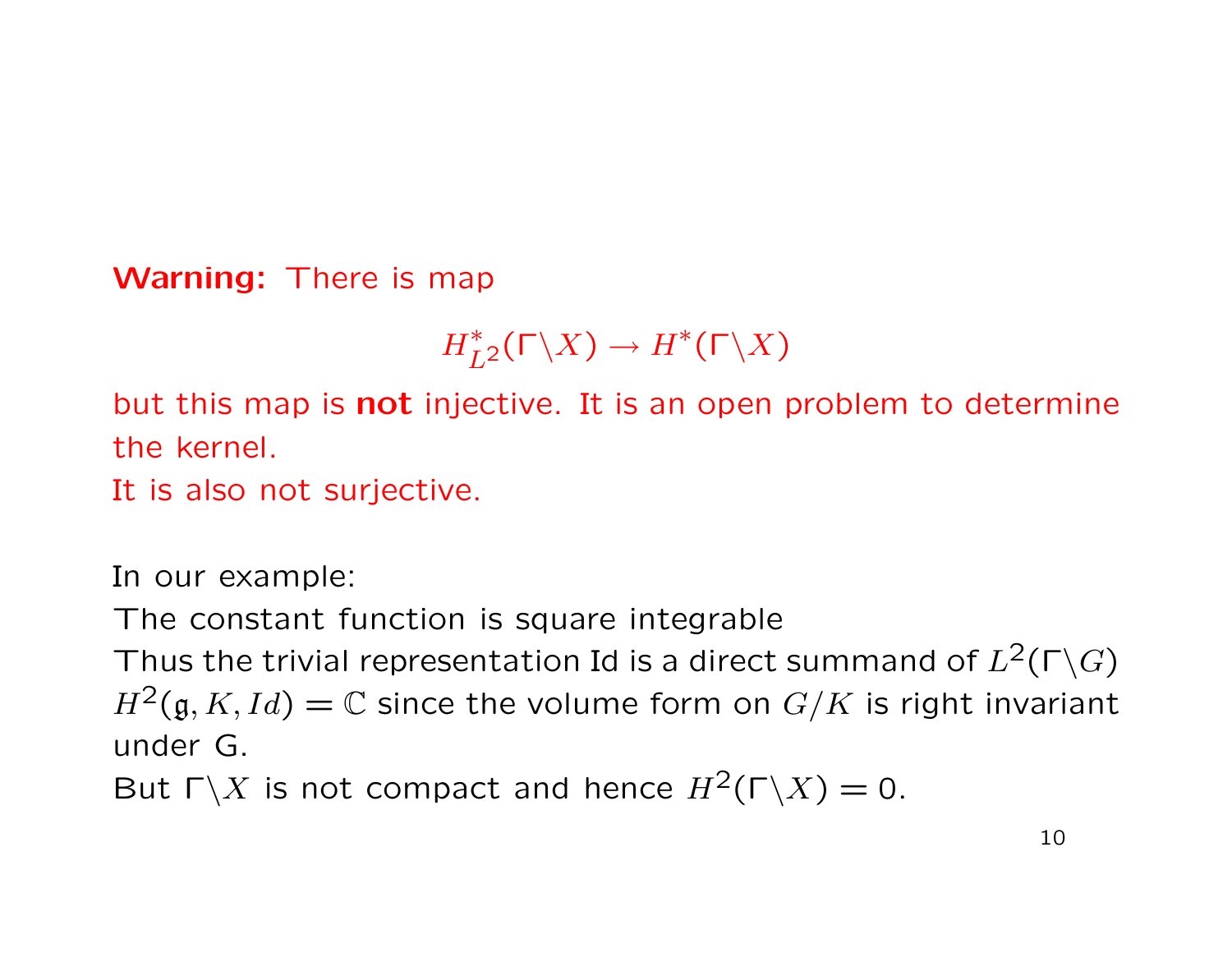## Important Theorems

Let  $\mathcal{A}(\Gamma \backslash G)$  be the space of automorphic forms on  $\Gamma \backslash G$ 

In our example: The automorphic forms on the upper half plane (holomorphic cusp forms, Eisenstein series, Maass forms ) lift to automorphic functions on  $\Gamma \backslash Sl(2, \mathbb{R})$ 

Theorem 3. (Franke)

 $H^*_{deRham}(\Gamma \backslash X) = H^*(\mathfrak{g}, K, \mathcal{A}(\Gamma \backslash G))$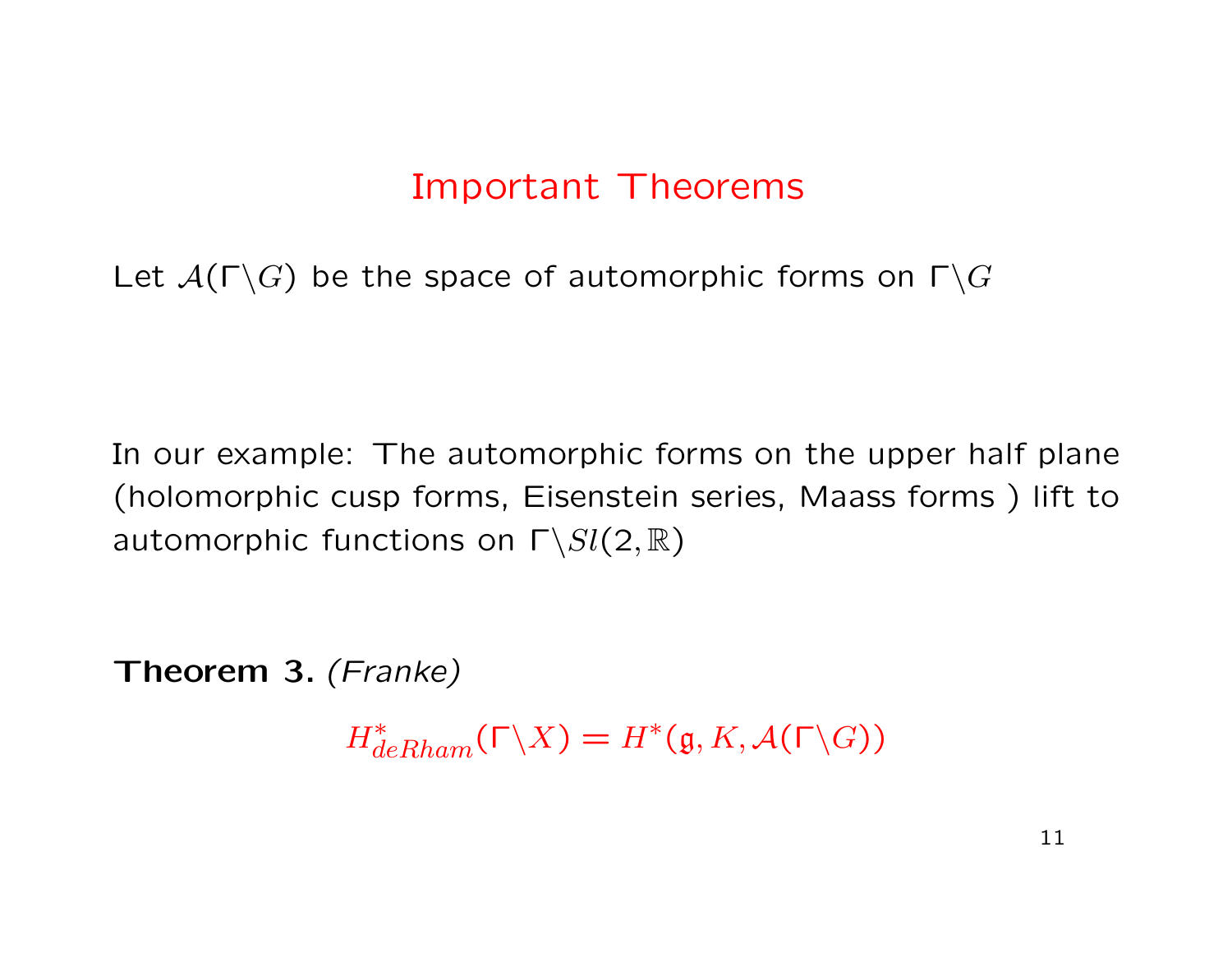In other words :

# $H^*_{deRham}(\overline{\Gamma}\backslash X)$

is related number theory and to automorphic forms.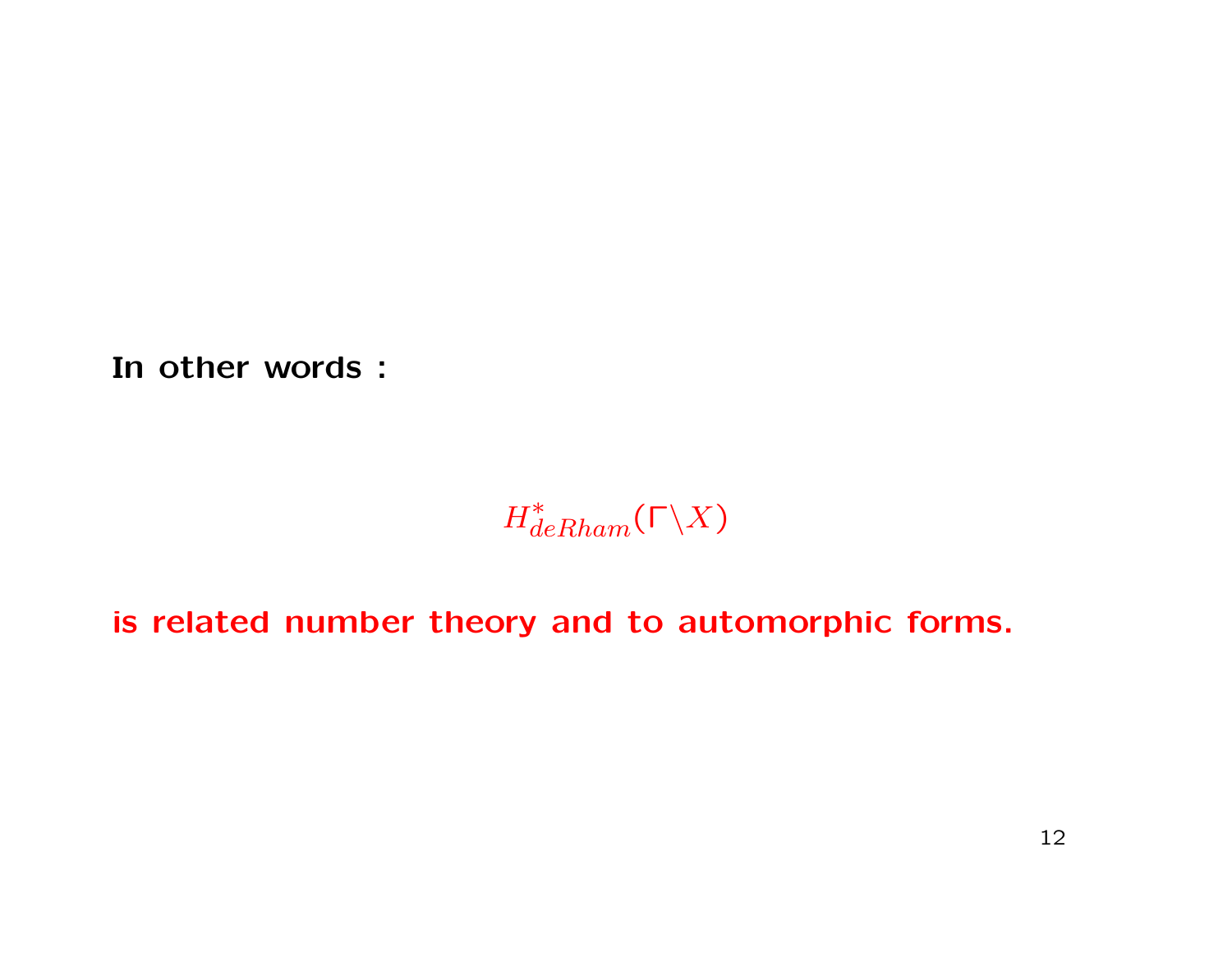In other words :

# $H^*_{deRham}(\overline{\Gamma}\backslash X)$

#### is related number theory and to automorphic forms.

but as we will see it is complicated to understand in detail.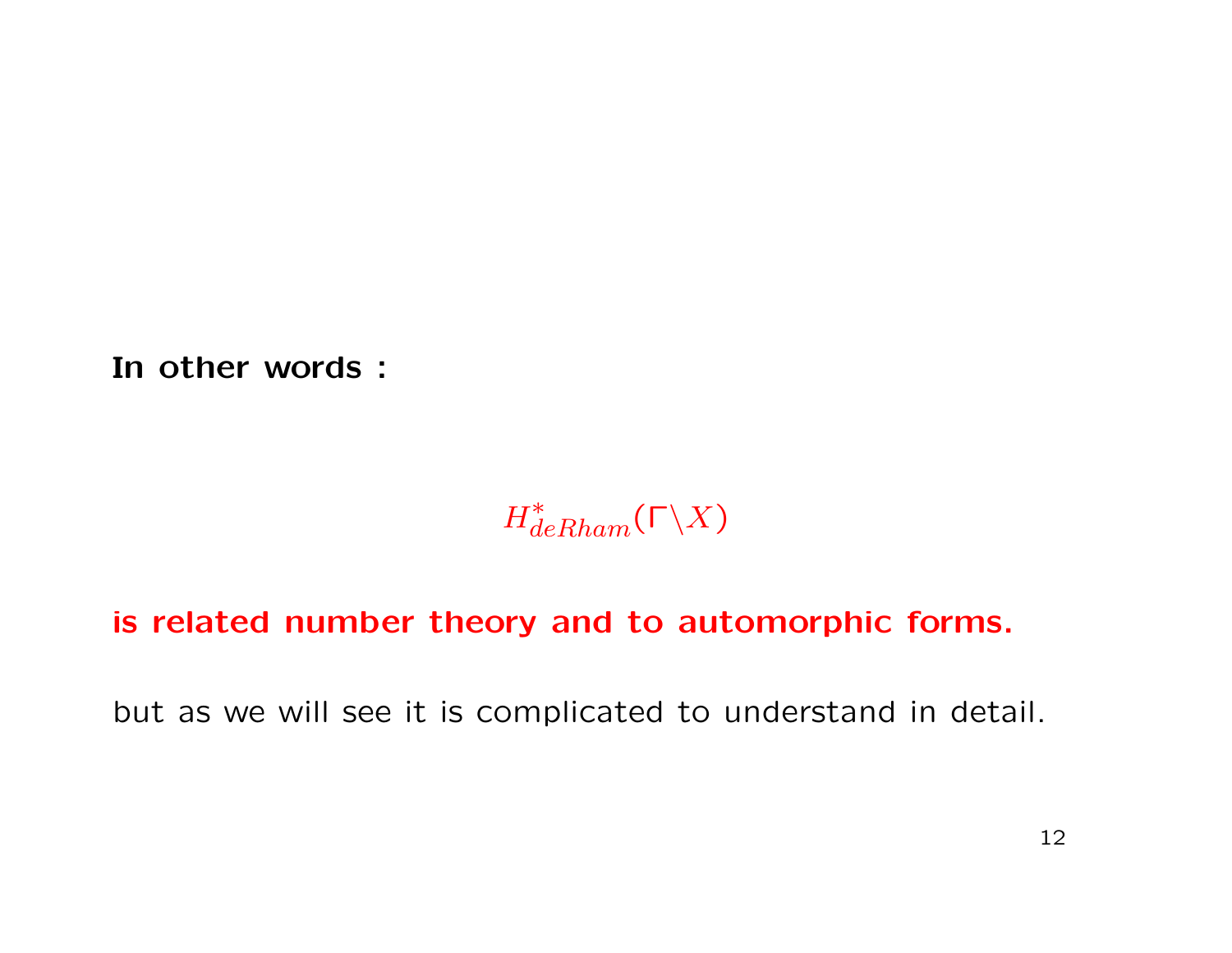#### Towards the cuspidal contribution to cohomology

In our example: Recall that the cusp forms on the upper half plane (Holomorphic and anti holomorphic cusp forms, and Maass forms lift to square integrable functions on  $\Gamma \backslash Sl(2, \mathbb{R})$ . The closure of this space is denoted by

$$
L^2_{cusp}(\Gamma \backslash SL(2,\mathbb{R})) \subset L^2(\Gamma \backslash SL(2,\mathbb{R})).
$$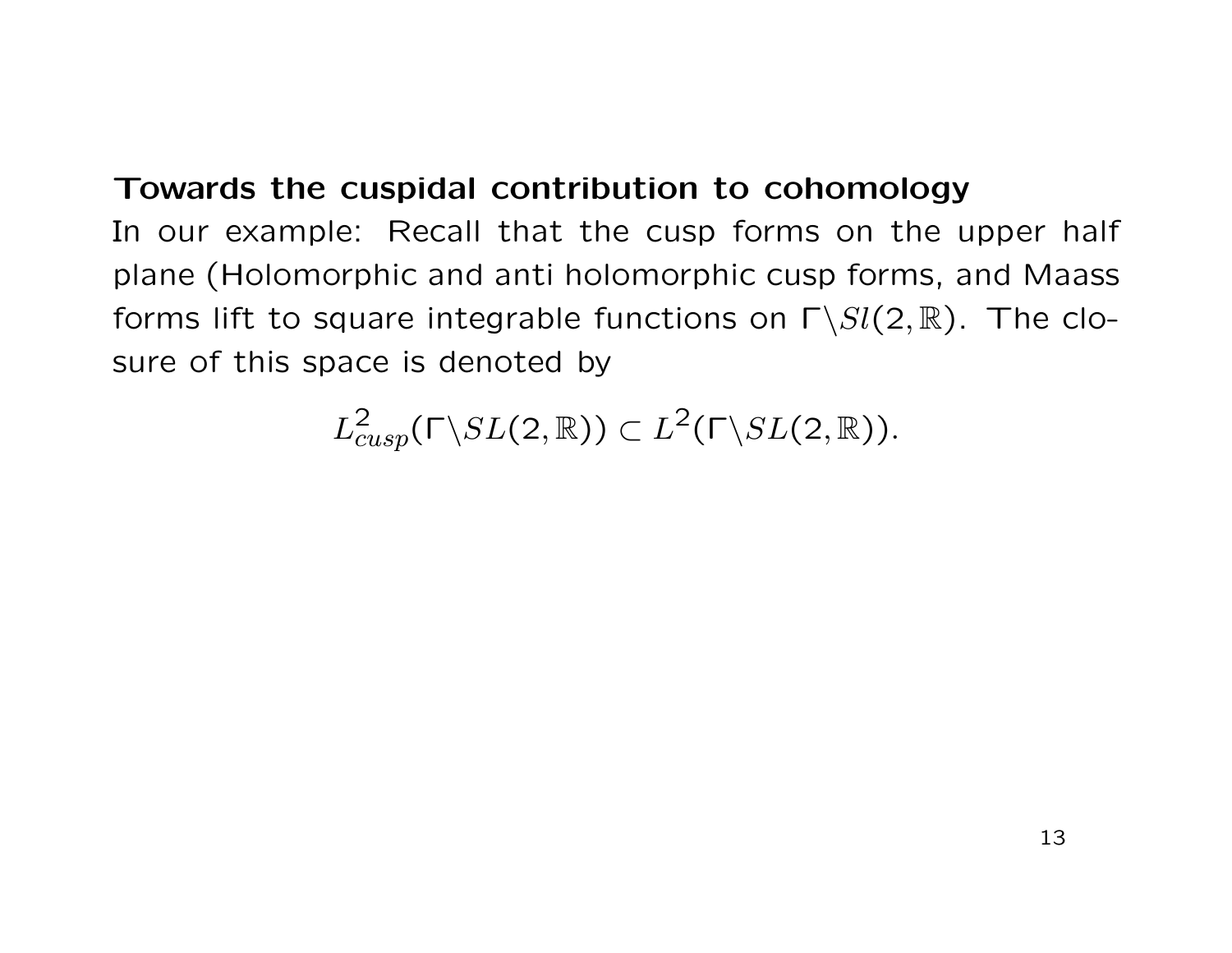#### Towards the cuspidal contribution to cohomology

In our example: Recall that the cusp forms on the upper half plane (Holomorphic and anti holomorphic cusp forms, and Maass forms lift to square integrable functions on  $\Gamma \backslash Sl(2, \mathbb{R})$ . The closure of this space is denoted by

$$
L^2_{cusp}(\Gamma \backslash SL(2,\mathbb{R})) \subset L^2(\Gamma \backslash SL(2,\mathbb{R})).
$$

We can also define for other groups

$$
L^2_{cusp}(\Gamma\backslash G)\subset L^2(\Gamma\backslash G)
$$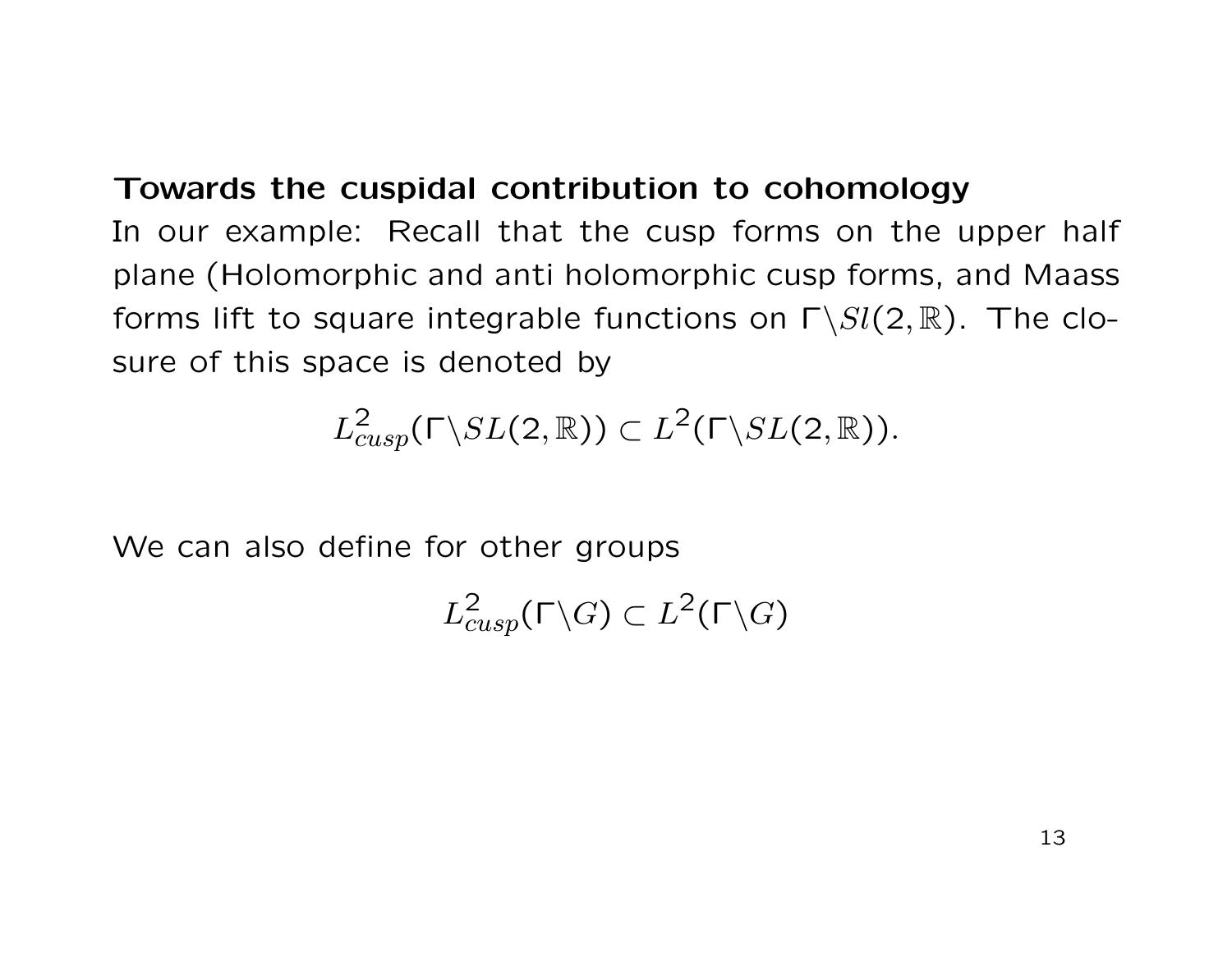#### Towards the cuspidal contribution to cohomology

In our example: Recall that the cusp forms on the upper half plane (Holomorphic and anti holomorphic cusp forms, and Maass forms lift to square integrable functions on  $\Gamma \backslash Sl(2, \mathbb{R})$ . The closure of this space is denoted by

$$
L^2_{cusp}(\Gamma \backslash SL(2,\mathbb{R})) \subset L^2(\Gamma \backslash SL(2,\mathbb{R})).
$$

We can also define for other groups

$$
L^2_{cusp}(\Gamma\backslash G)\subset L^2(\Gamma\backslash G)
$$

By a theorem of Piatetskii-Shapiro and Gelfand

$$
L^2_{cusp}(\Gamma \backslash G) = \oplus_{\pi \in \widehat{G}_u} m_{cusp}(\pi, \Gamma) \pi.
$$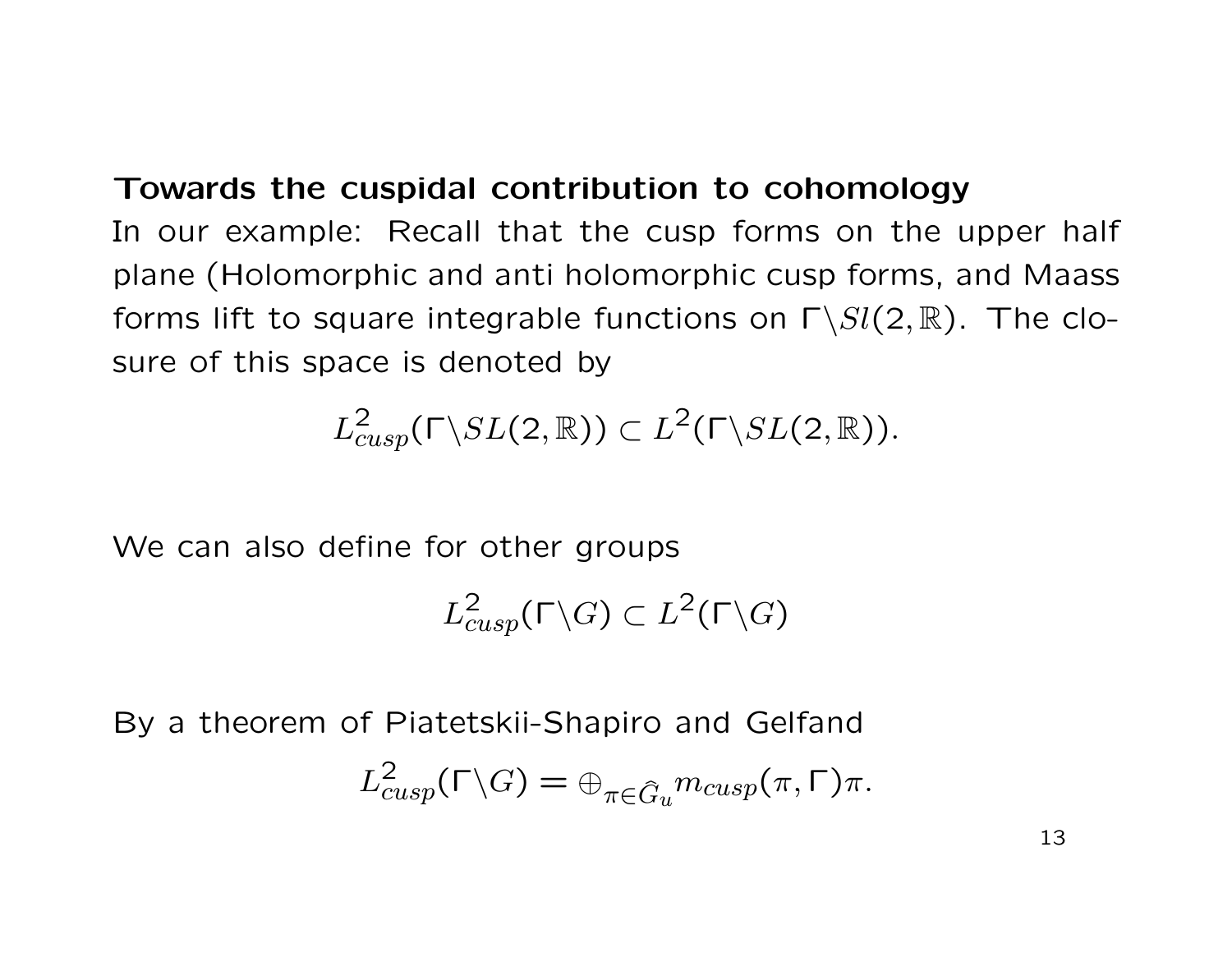Let

 $J: \mathsf{Hom}_K(\wedge^*p, C^\infty(\mathsf{\Gamma}\backslash G)\cap L^2_{cusp}(\mathsf{\Gamma}\backslash G))\to \mathsf{Hom}_K(\wedge^*p, C^\infty(\mathsf{\Gamma}\backslash G)).$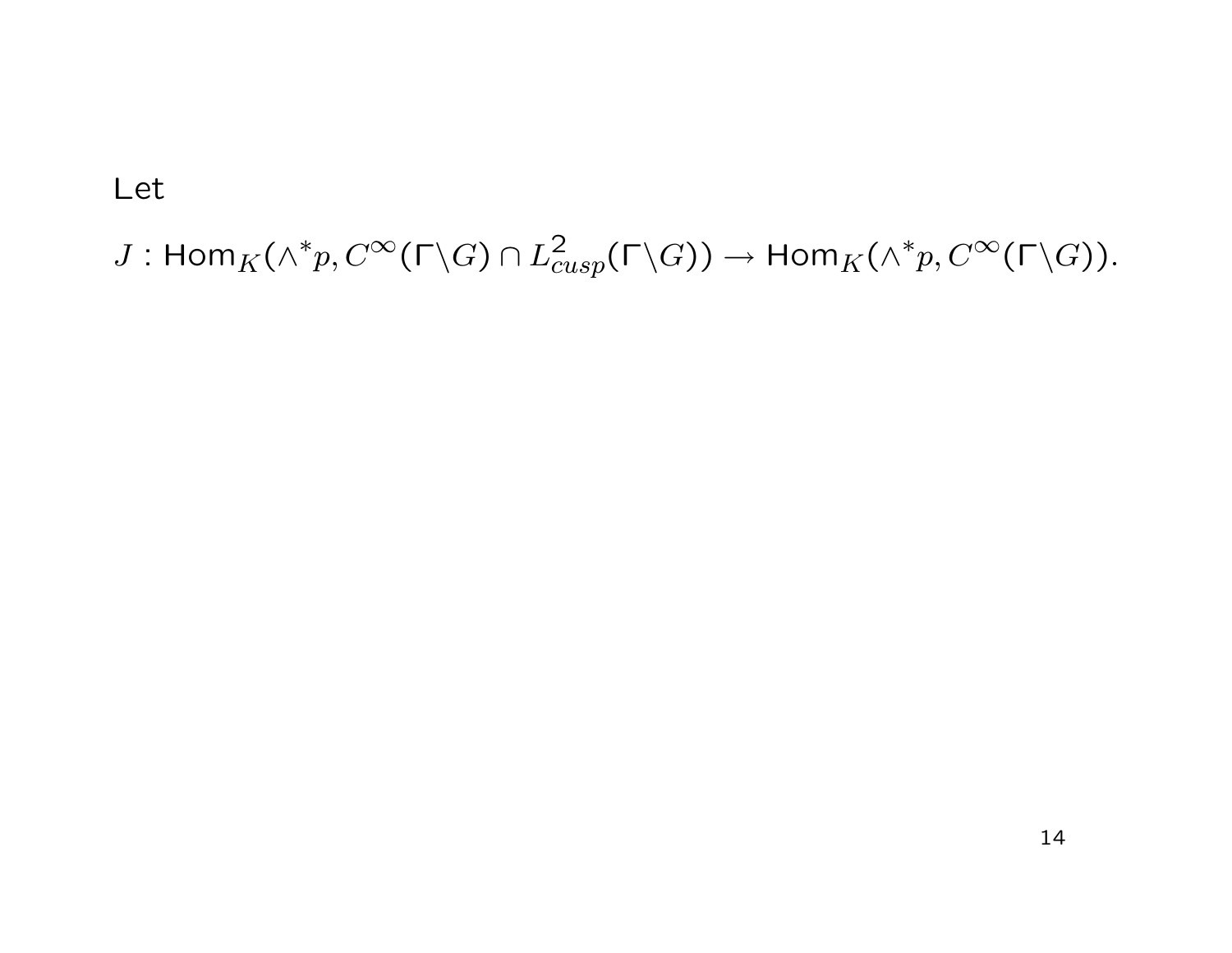Let

 $J: \mathsf{Hom}_K(\wedge^*p, C^\infty(\mathsf{\Gamma}\backslash G)\cap L^2_{cusp}(\mathsf{\Gamma}\backslash G))\to \mathsf{Hom}_K(\wedge^*p, C^\infty(\mathsf{\Gamma}\backslash G)).$ 

Theorem 4. (Borel)

 $J^*: H^*(\mathfrak{g}, K, C_{cusp}^\infty(\Gamma\backslash G))\to H^*(\mathfrak{g}, K, C^\infty(\Gamma\backslash G))$ 

is injective.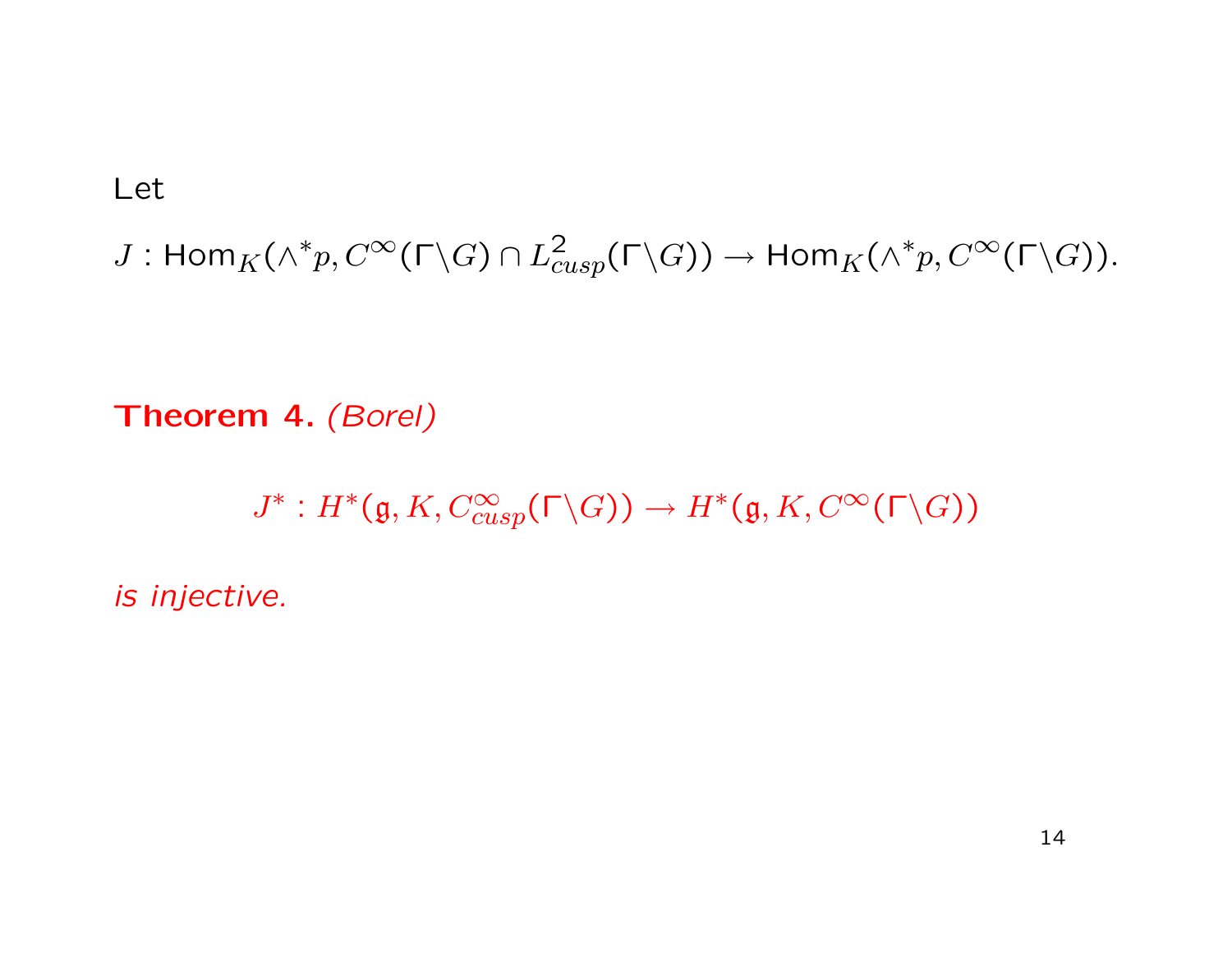Let

 $J: \mathsf{Hom}_K(\wedge^*p, C^\infty(\mathsf{\Gamma}\backslash G)\cap L^2_{cusp}(\mathsf{\Gamma}\backslash G))\to \mathsf{Hom}_K(\wedge^*p, C^\infty(\mathsf{\Gamma}\backslash G)).$ 

Theorem 4. (Borel)

 $J^*: H^*(\mathfrak{g}, K, C_{cusp}^\infty(\Gamma\backslash G))\to H^*(\mathfrak{g}, K, C^\infty(\Gamma\backslash G))$ 

is injective.

The image of  $J^*$  is the cuspidal cohomology

$$
H^*_{cusp}(\Gamma \backslash X) \cong \bigoplus_{\pi \in \widehat{G}_u} m_{cusp}(\pi, \Gamma) H^*(\mathfrak{g}, K, \pi).
$$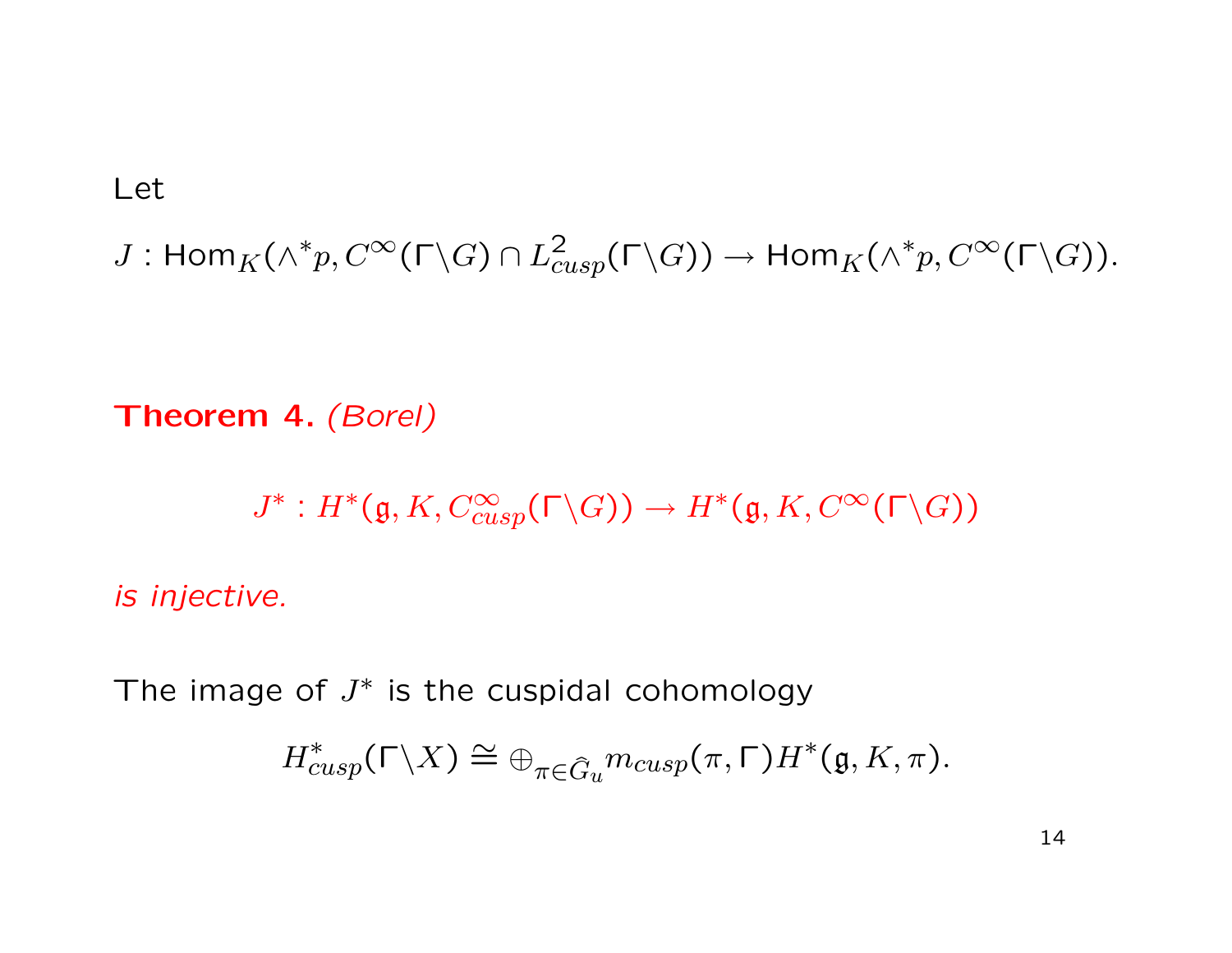In our example:  $G = Sl(2, \mathbb{R})$ 

From the last lecture :

 $\pi$  is an irreducible infinite dimensional representation with  $H^*(\mathfrak{g}, K, \pi) \neq \mathfrak{g}$ 0 implies  $\pi$  has cohomology in degree 1.

This representation  $\pi$  is generated by the lift to  $\Gamma\backslash Sl(2,\mathbb{R})$  of a classical holomorphic or anti holomorphic cusp form .

 $m_{cusp}(\pi,\Gamma)$  is the dimension al the space of classical holomorphic cusp forms of weight 2 on  $\Gamma \backslash H$ .

Note: The cohomology doesn't give us any information about the Maass forms.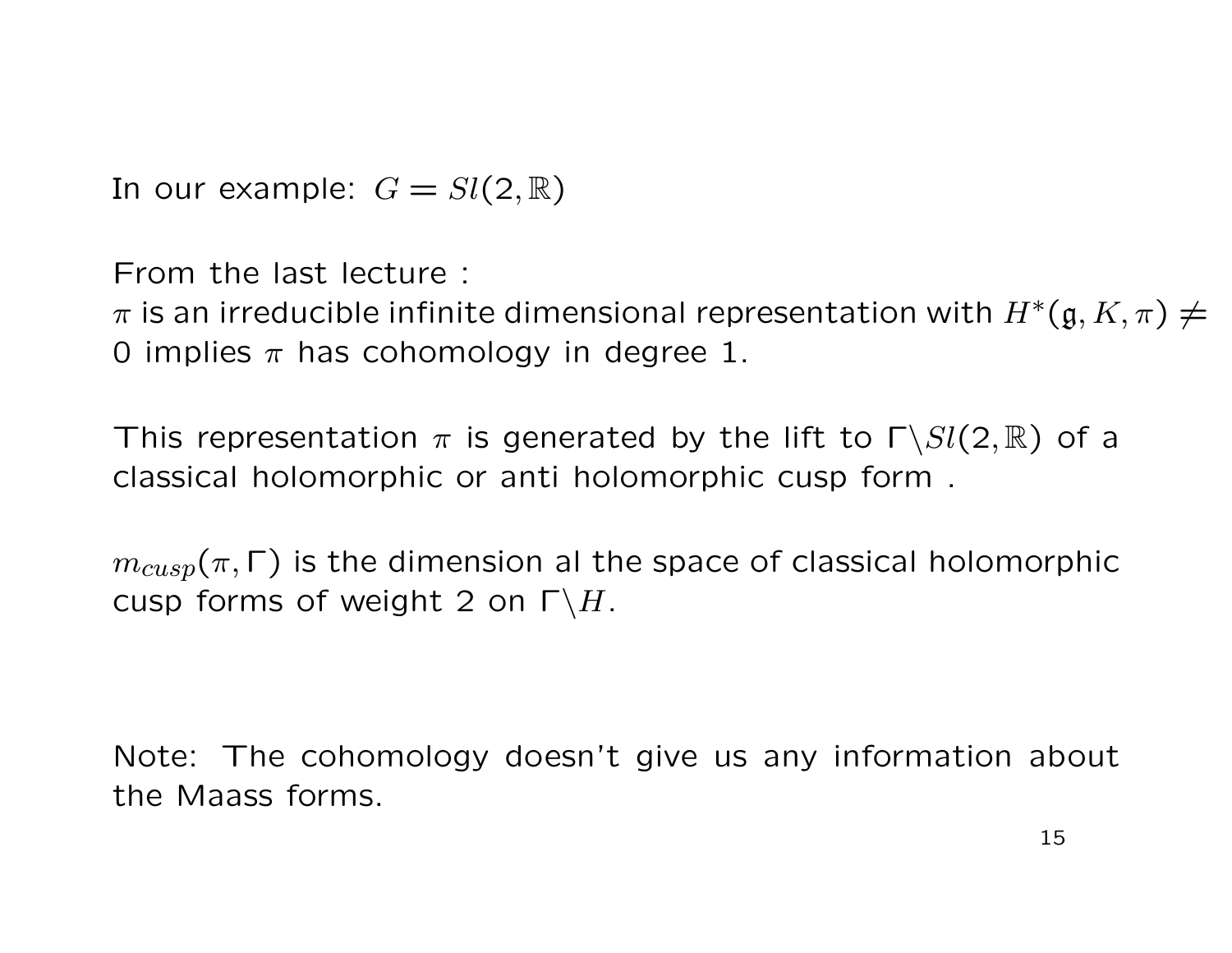## Towards understanding the part of the cohomology contributed by the cusps of  $\Gamma \backslash G$

We consider the Borel Serre compactification  $\Gamma \backslash X$  of  $\Gamma \backslash X$ 

In our example : we compactly  $\Gamma\backslash X$  by adding a circle at infinity at the cusp.

Borel-Serre proved:

$$
H^*(\overline{\Gamma \backslash X}, \mathbb{C}) = H^*_{deRham}(\Gamma \backslash X, \mathbb{C})
$$

Consider the restriction to the boundary

$$
\text{Res}^*: H^*(\overline{\Gamma \backslash X}, E) \to H^*(\partial \overline{\Gamma \backslash X}, E)
$$

 $H^*_!$ ( $\Gamma \backslash X, E$ ) be the kernel of Res.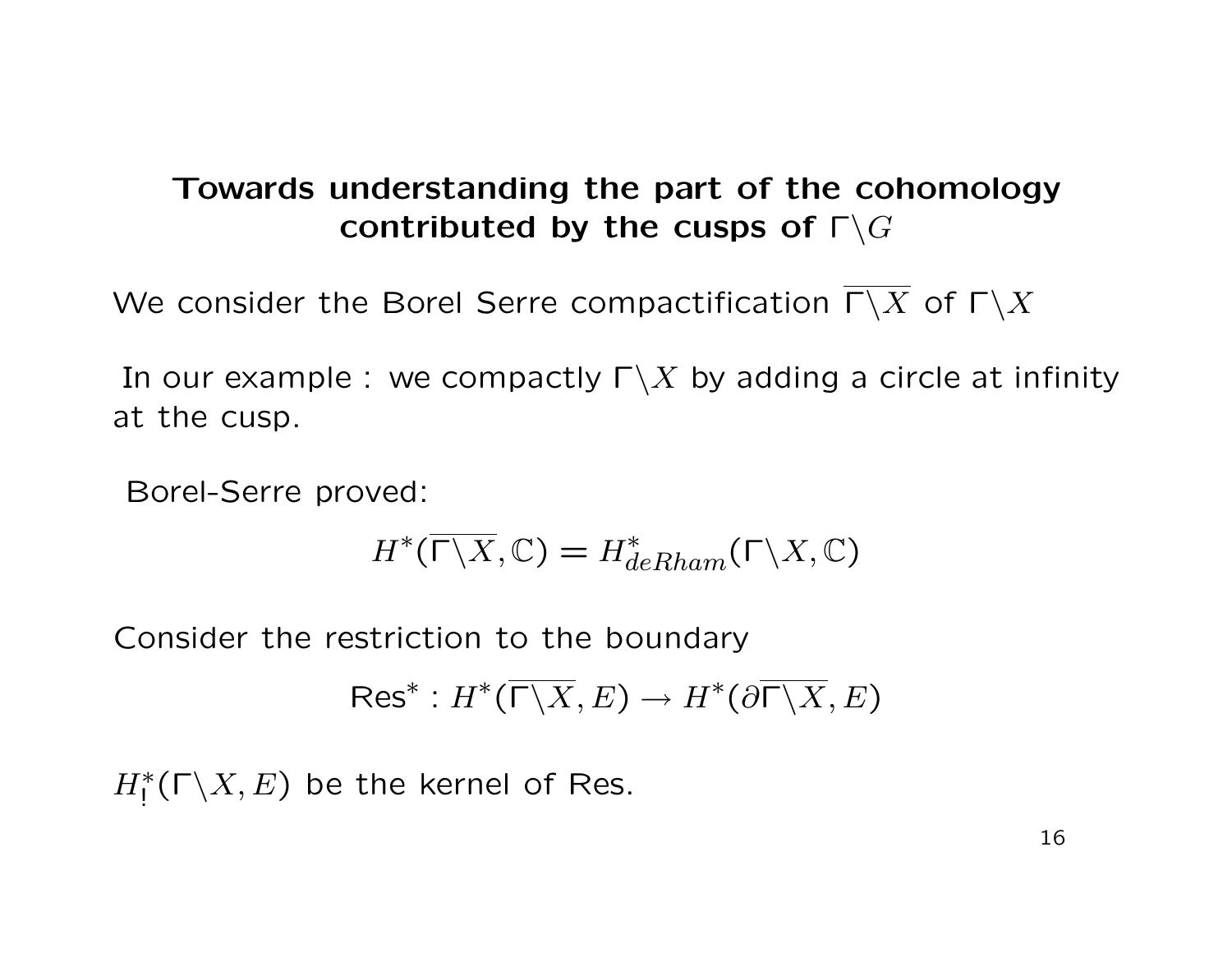The cohomology classes which have a nontrivial restriction to a face of the Borel Serre compactification are called Eisenstein cohomology classes.

In our example:  $G = Sl(2, \mathbb{R})$  $H^*_{deRham}(\Gamma \backslash X, \mathbb{C}) = H^*_{!}(\Gamma \backslash X, \mathbb{C}) \oplus H^*_{Eis}(\Gamma \backslash X, \mathbb{C})$ and

$$
H^*_! (\Gamma \backslash X, \mathbb{C}) = H^*_{cusp} (\Gamma \backslash X, \mathbb{C})
$$

Caution: Unfortunately both of these statement are not true in general.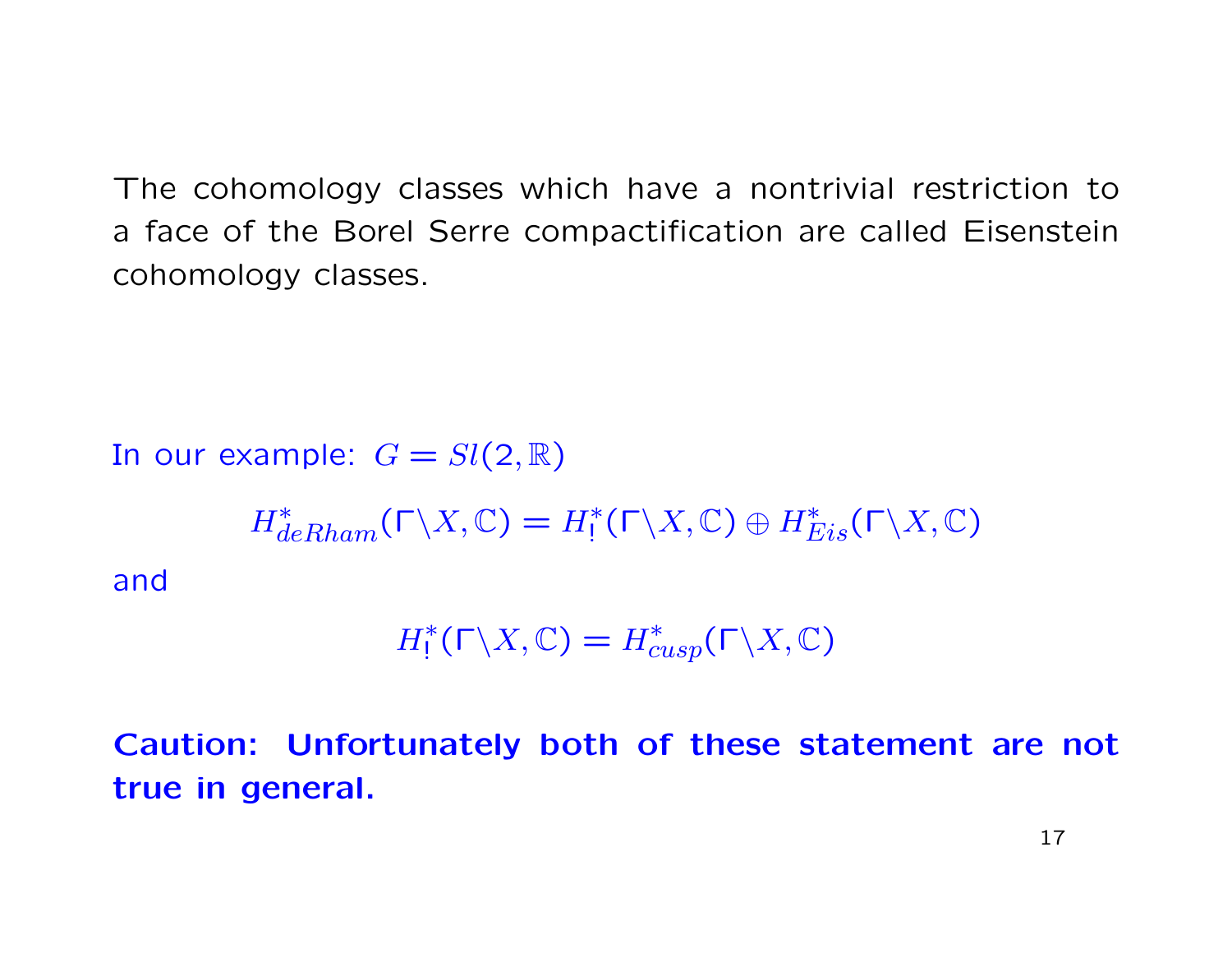To understand the Eisenstein classes we have to get some understanding of the Borel Serre compactification and use it to construct a subspace of the space of automorphic forms.

Assume that  $\Gamma$  is a congruence subgroup and  $\Gamma \backslash G$  not compact.

Thus there exist nontrivial *parabolic subgroups* P defined over Q, P can be written as a product of a Levi subgroup L and a unipotent radical U

We can write  $b \in B$  is of the form  $b = lu$  with  $l \in L$ ,  $u \in U$ . We can write  $L= MA$  where are is the maximal abelian connected subgroup in the center of L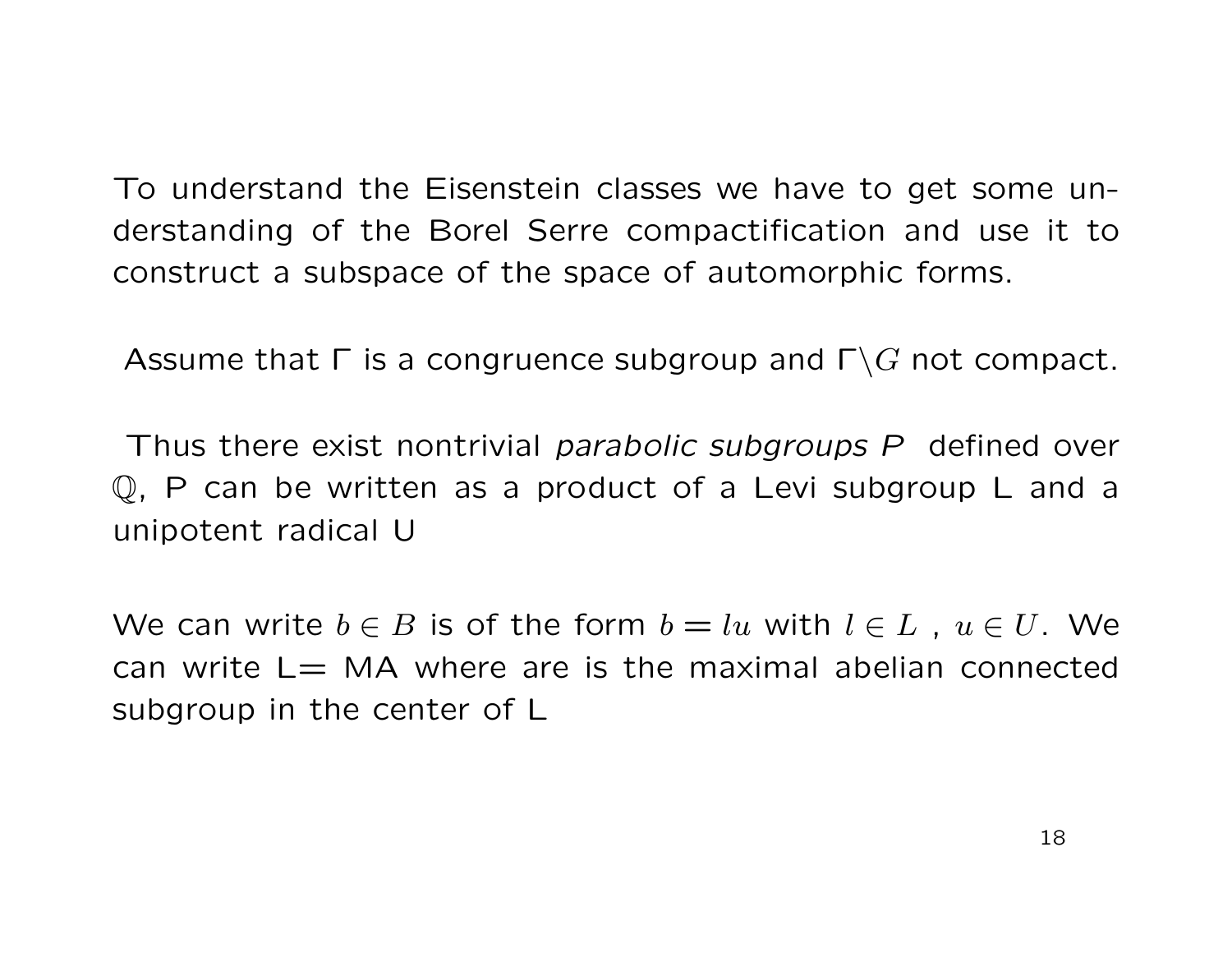In our example:  $G = SI(2,\mathbb{R}),$ 

The subgroup B of upper triangular matrices is a parabolic subgroup.

Let L be the diagonal matrices in B.

U the subgroup of B with diagonal entries  $(1,1)$ .

L is the Levi subgroup of B and U the unipotent radical.  $A$  are the diagonal matrices in L with positive entries  $M = +/-I$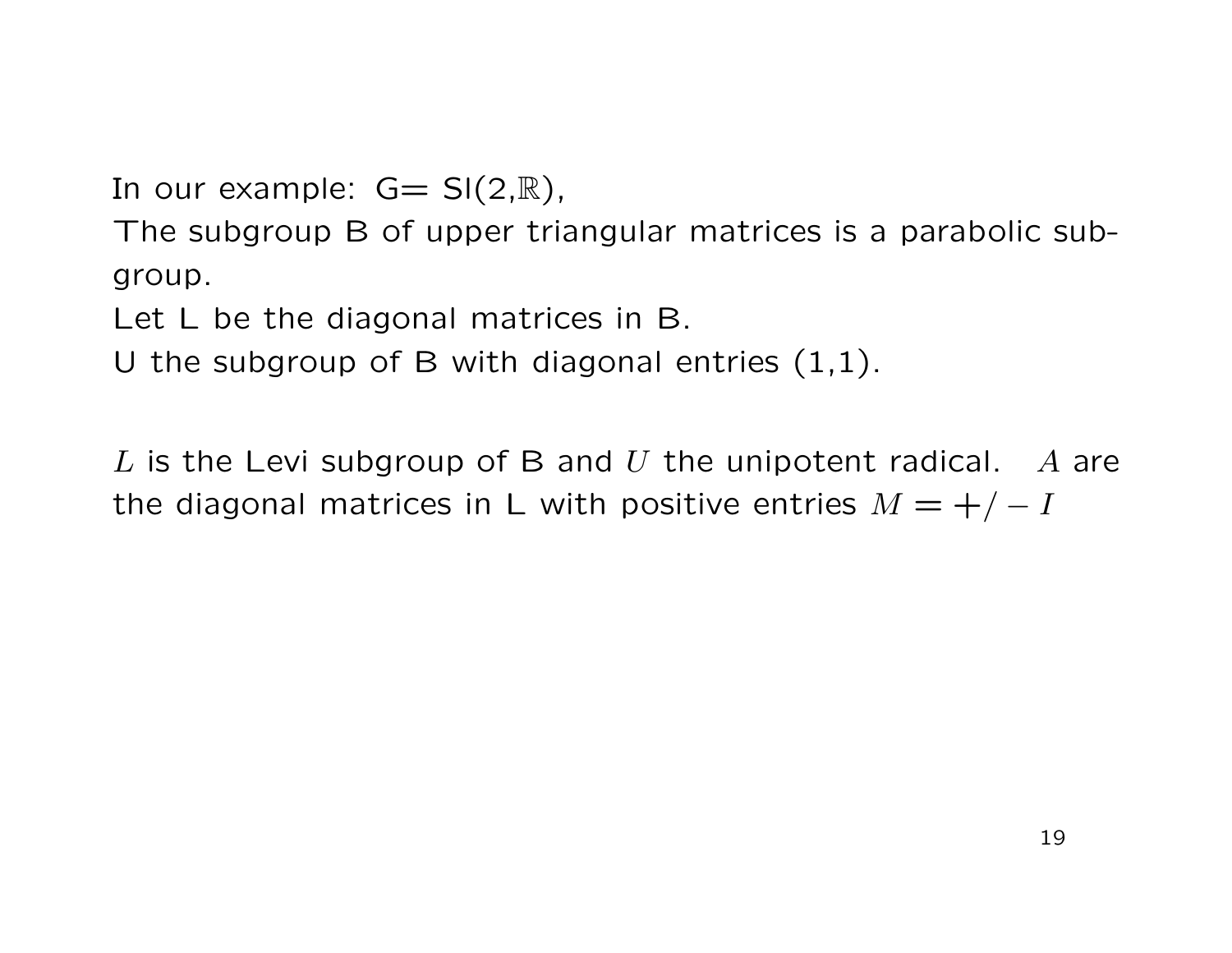The Borel Serre compactification of  $\Gamma\backslash X$  is obtained as follows: For each rational parabolic P, choose a boundary face  $e(P)$  attach the boundary face  $e(P)$  at  $\infty$  at X and form the completion  $X \cup \bigcup_P e(P)$ .  $\Gamma$  acts continuously on it. The quotient  $\Gamma\backslash X\cup \bigcup_Pe(P)$  is the Borel Serre compactification  $\Gamma\backslash X$  with boundary  $\partial \overline{\Gamma \backslash X}$ .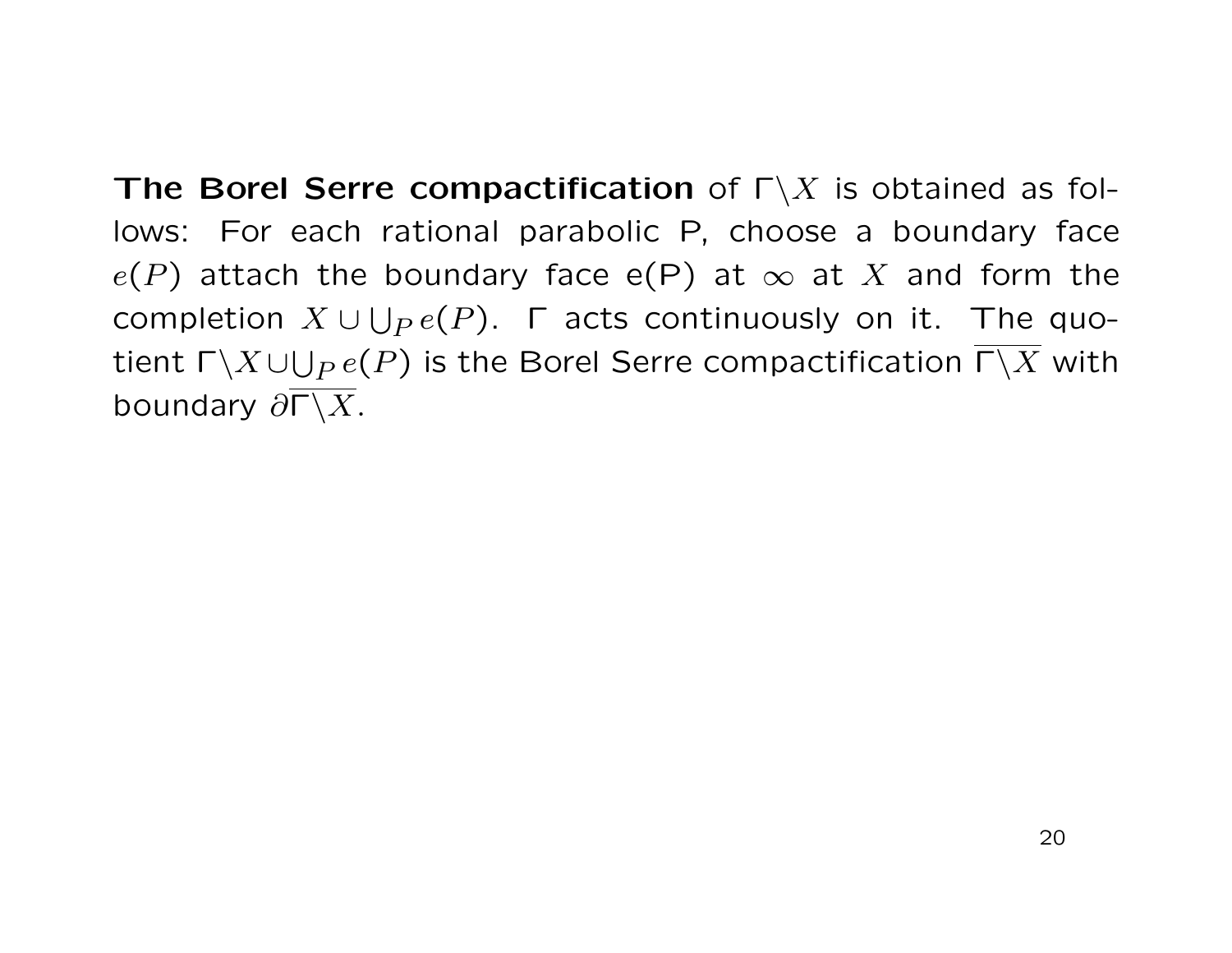The Borel Serre compactification of  $\Gamma\backslash X$  is obtained as follows: For each rational parabolic P, choose a boundary face  $e(P)$  attach the boundary face  $e(P)$  at  $\infty$  at X and form the completion  $X \cup \bigcup_P e(P)$ .  $\Gamma$  acts continuously on it. The quotient  $\Gamma\backslash X\cup \bigcup_Pe(P)$  is the Borel Serre compactification  $\Gamma\backslash X$  with boundary  $\partial \overline{\Gamma \backslash X}$ .

In our example:  $G = SL(2, \mathbb{R})$  Rational parabolic subgroups correspond to rational points in the boundary of X and  $e(P)$  =  $Γ ∩ U \ U.$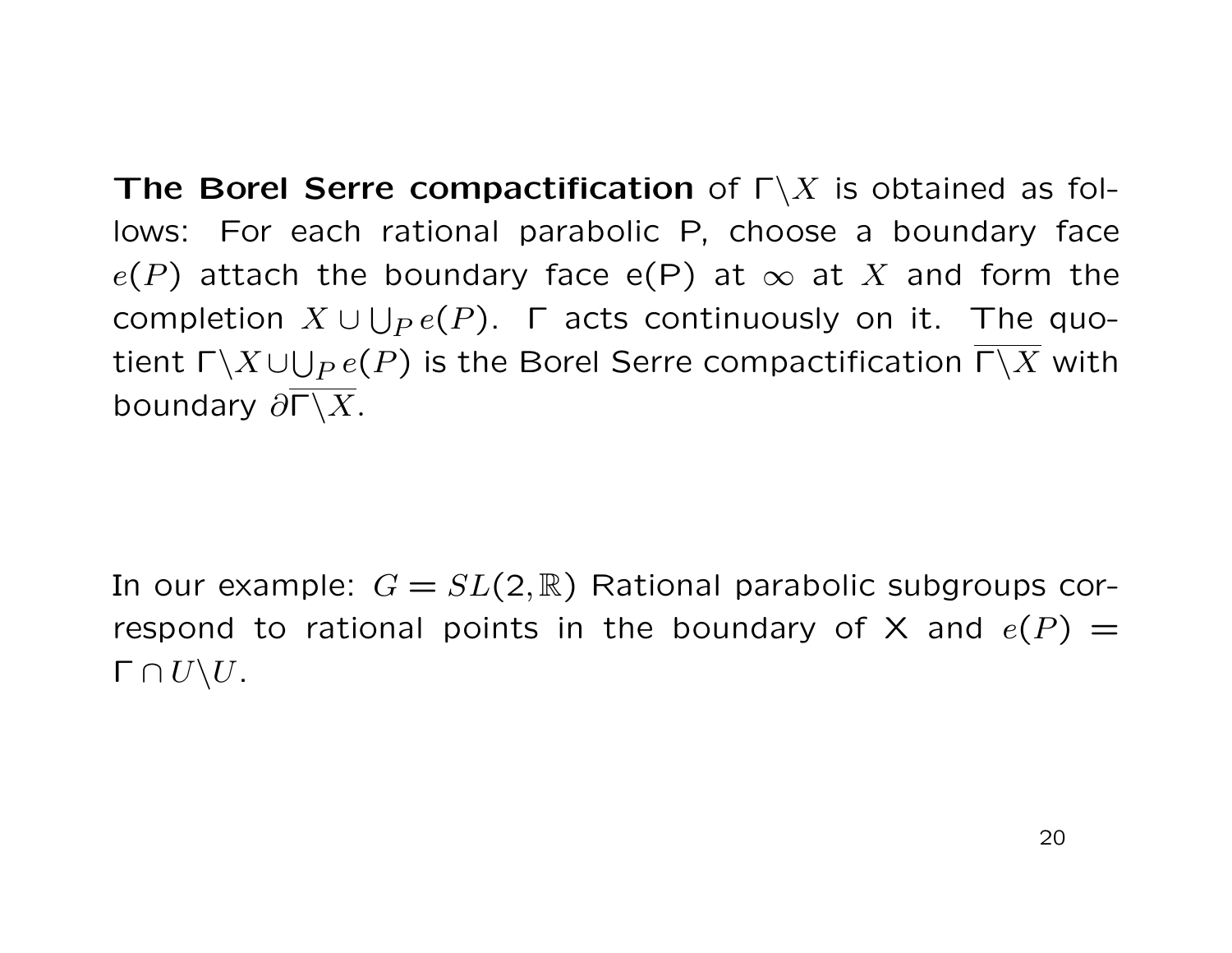Construction of submodules of  $A(\Gamma, G)$ 

For a rational parabolic subgroup  $P = LN$  we define  $\Gamma_P = \Gamma \cap P$ , and  $\Gamma_L = \Gamma \cap L$  and let  $\pi_L$  is an irreducible subrepresentation of of  $L^2_{cusp}(\Gamma_L\backslash L)$ . Consider the space

 $I(P,\pi_L,) = \{f \in C^\infty(\Gamma_P A_L N \backslash G, V_{\pi_L}) | f(lg) = \pi_L(l) f(g)$  for  $g \in G, l \in L\}$ 

We define for a character  $\mu$  of A an action of G on

 $I(P, \pi_L, \mu)(q) : I(P, \pi_L, ) \to I(P, \pi_L, )$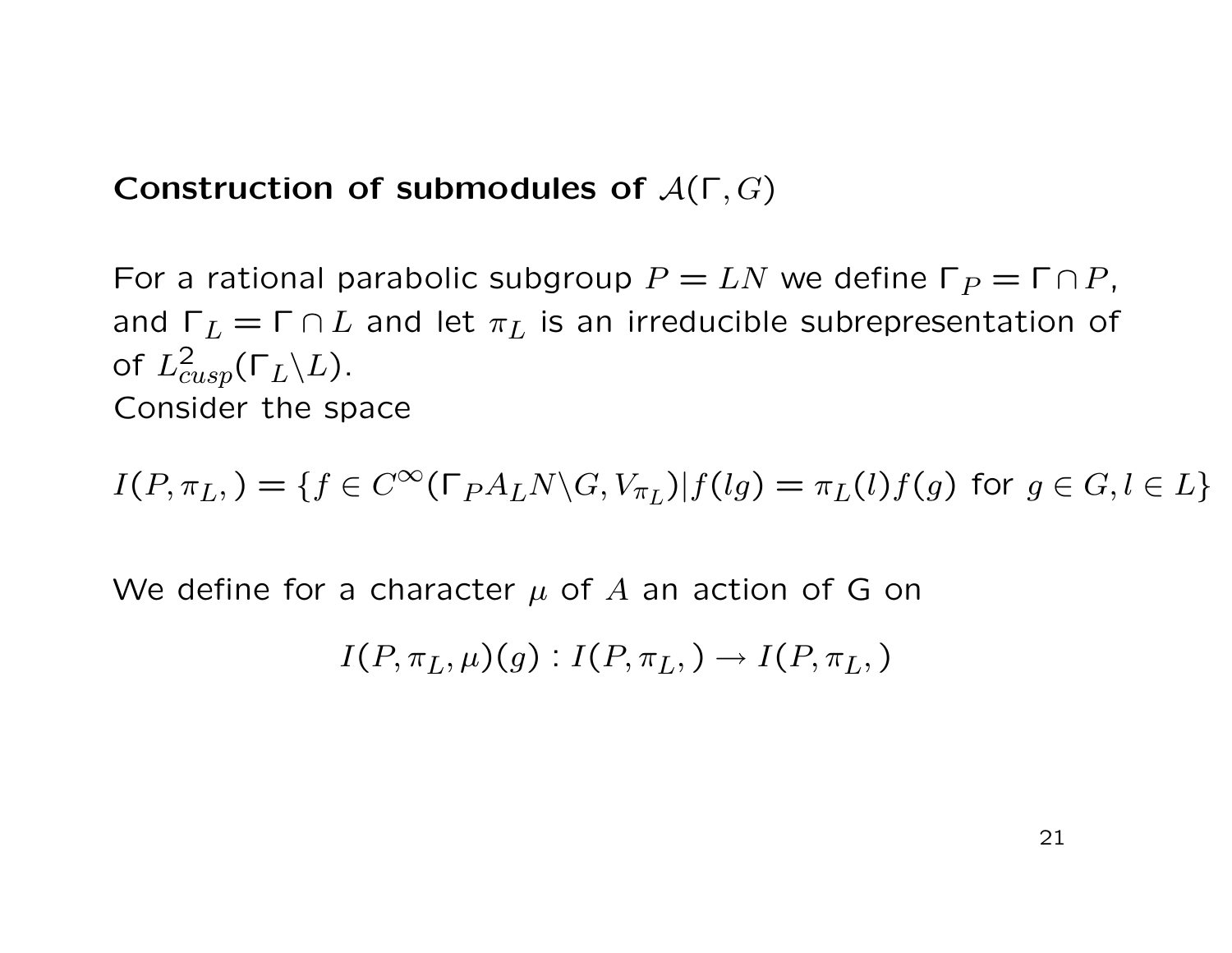We define the Eisenstein intertwining operator

$$
E(P,\pi_L,\mu): I(P,\pi_M,\mu) \to \mathcal{A}(\Gamma \backslash G) \subset C^\infty(\Gamma \backslash G)
$$

by

$$
(E(P, \pi_L, \mu)f)(g) = \sum_{\gamma \in \Gamma_p \backslash \Gamma} f(\gamma g)
$$

for  $f \in I(P, \pi_L, \mu)$ ,. This operator can be continued to a meromorphic function of  $\mu$  with singularities on a finite number of hyperplanes.

In our example:  $G = Sl(2, \mathbb{R})$ 

After unwinding all the definitions we see  $(E(P, \pi_L, \mu) f)(g)$  is an Eisenstein series.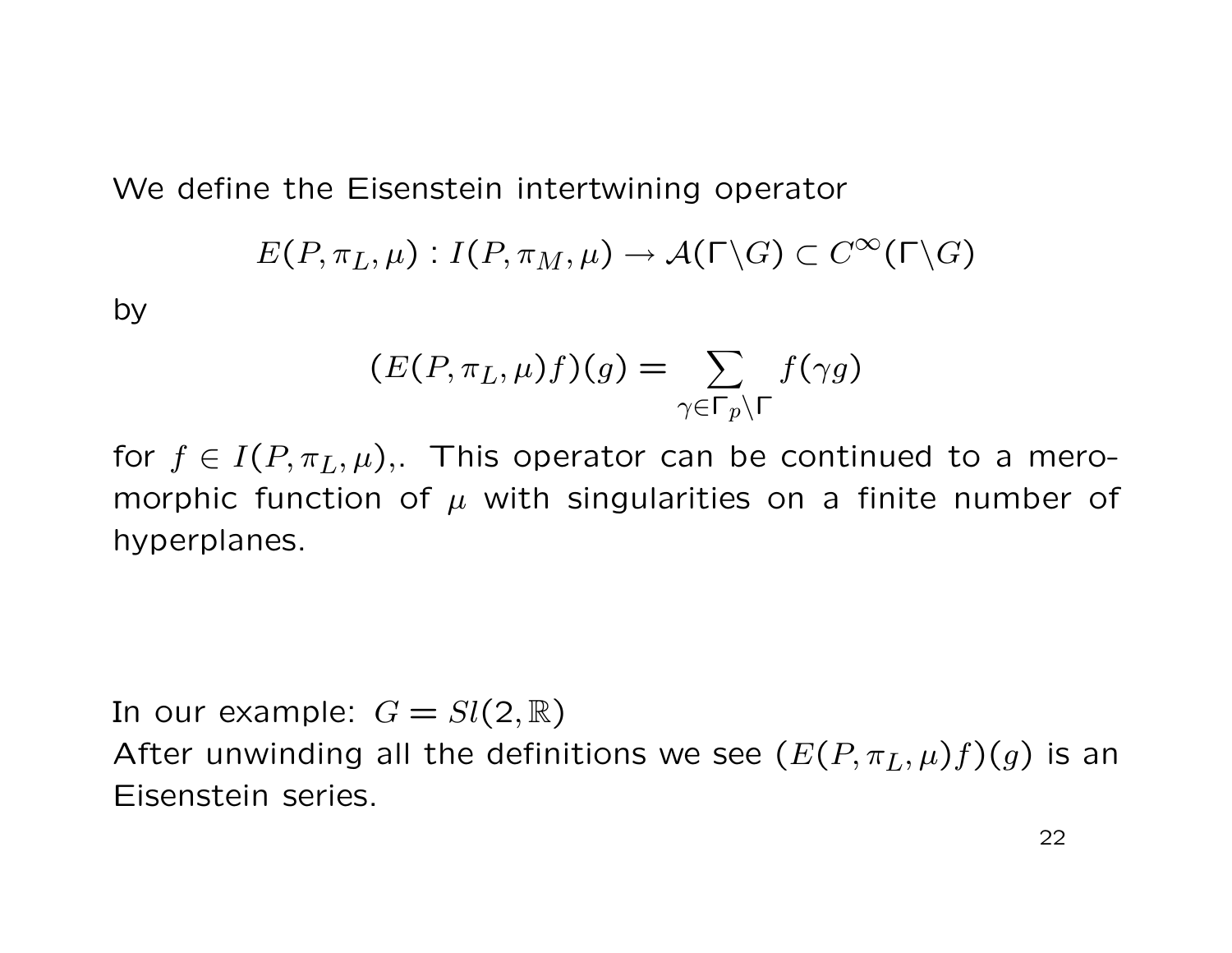Note We may replace this Eisenstein intertwining operator by an normalized operator to take care of some of the convergence problems.

Then

$$
E(P, \pi_L, \mu)^* : H^*(\mathfrak{g}, K, I(P, \pi_L, \mu) \otimes E) \\
\rightarrow H^*(\mathfrak{g}, K, A(\Gamma \backslash G)) = H^*(\Gamma \backslash X)
$$

The nonzero classes in the image of  $E(P, \pi_L, \mu)^*$  for a rational subgroup P, a dominant character  $\mu$  of L and a representation  $\pi_L$  in  $L^2(\Gamma_L\backslash L/A)$  are called Eisenstein classes.

Their restriction to the face  $e(P)$  of the Borel Serre compactification is nonzero.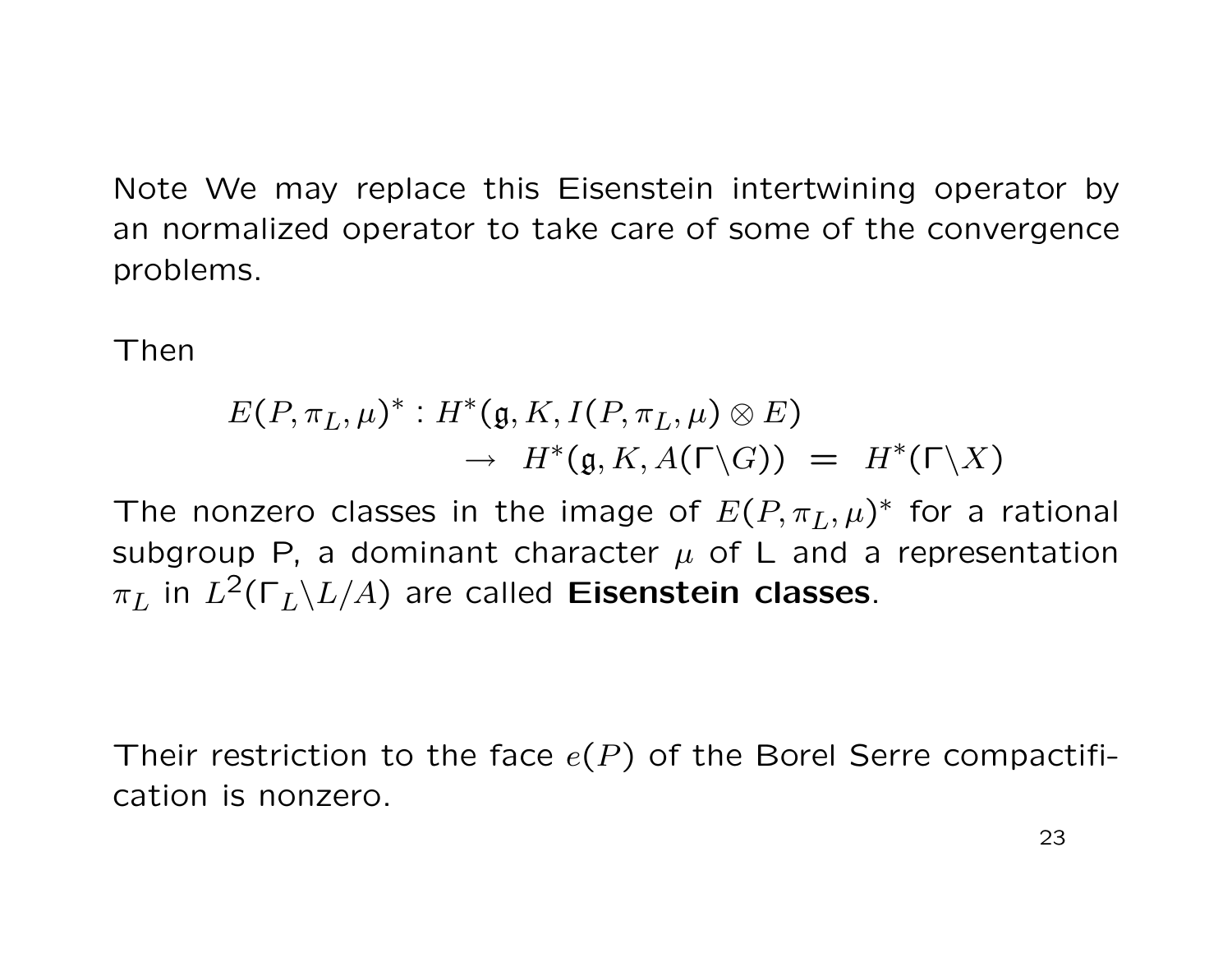### Computing the Eisenstein cohomology

If the operator Eisenstein operator is injective  $H^*(\mathfrak{g}, K, I(P, \pi_L, \mu))$ and it image is know.

If the Eisenstein operator is not injective then except for groups of rank one and some small groups no complete results are known.